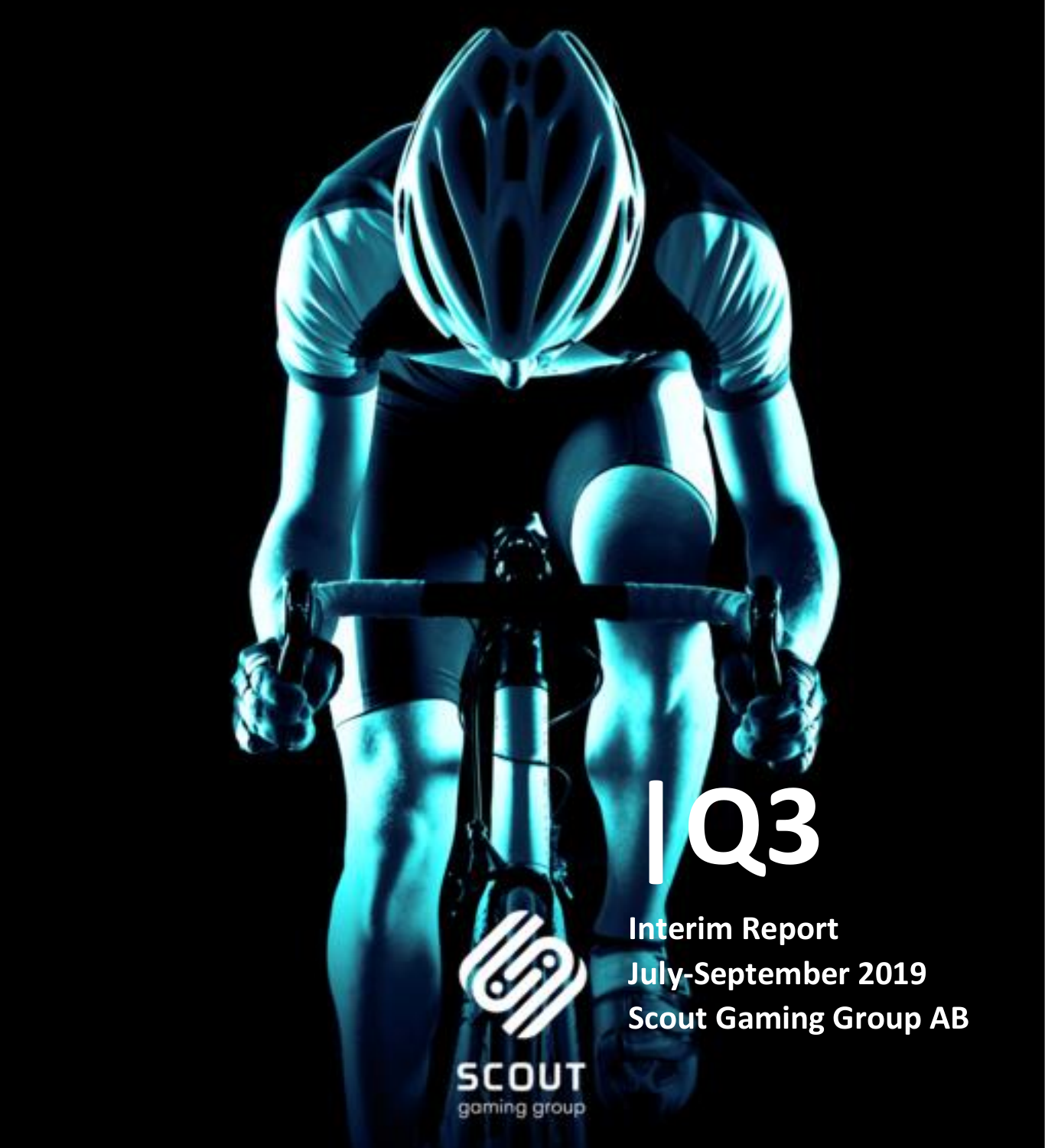

All figures in brackets in this report refer to the corresponding period of the previous year, unless otherwise stated. All figures refer to the Group unless otherwise stated

# **July - September 2019**

• Revenues increased to mSEK 8.1 (3.6), corresponding to a growth of 125% compared to same quarter last year

- EBITDA improved to mSEK -7.9 (-8.7)
- Net result improved to mSEK -9.5 (-11.9)
- Earnings per share amounted to SEK -0.7 (-1.0)

• Operator trading index (which illustrates the underlying client activity) increased to 900 (465), a growth of 94%, previous year contained activity related to World Cup Soccer.

• In September, Scout Gaming entered into a framework agreement with Eurovision Sport, a division within the European Broadcasting Union (EBU), which is the world's leading public service media alliance. A first targeted partner gained access and launched Scout's product offering during the fourth quarter. The agreement stipulates that Scout Gaming will provide platform licenses to Eurovision Sport, its partners and EBU Members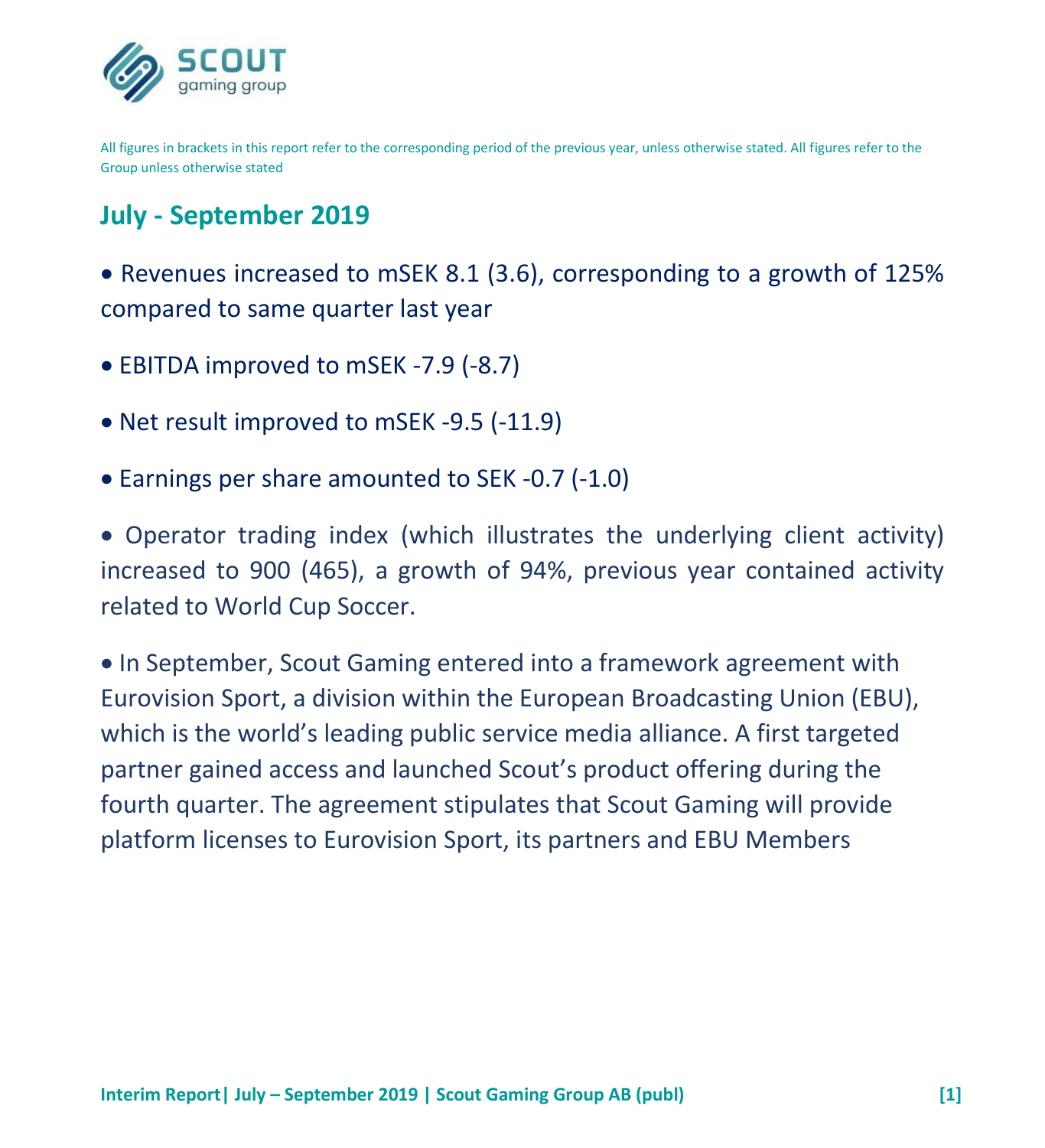

# **Interim period January - September 2019**

- Revenues amounted to mSEK 15.7 (10.0).
- EBITDA amounted to mSEK -34.6 (-21.2)
- Net result amounted to mSEK -38.9 (-28.1)
- Earnings per share amounted to SEK -2.8 (-2.3)

## **Events after the period ended**

• In November, Scout Gaming's product was launched with the global operator brand Betway, initially targeted towards the African market under Betway's African licensee partner – Raging River.

For additional information, please contact: Billy Degerfeldt, CFO & Investor Relations [billy.degerfeldt@scoutgaminggroup.com](mailto:billy.degerfeldt@scoutgaminggroup.com)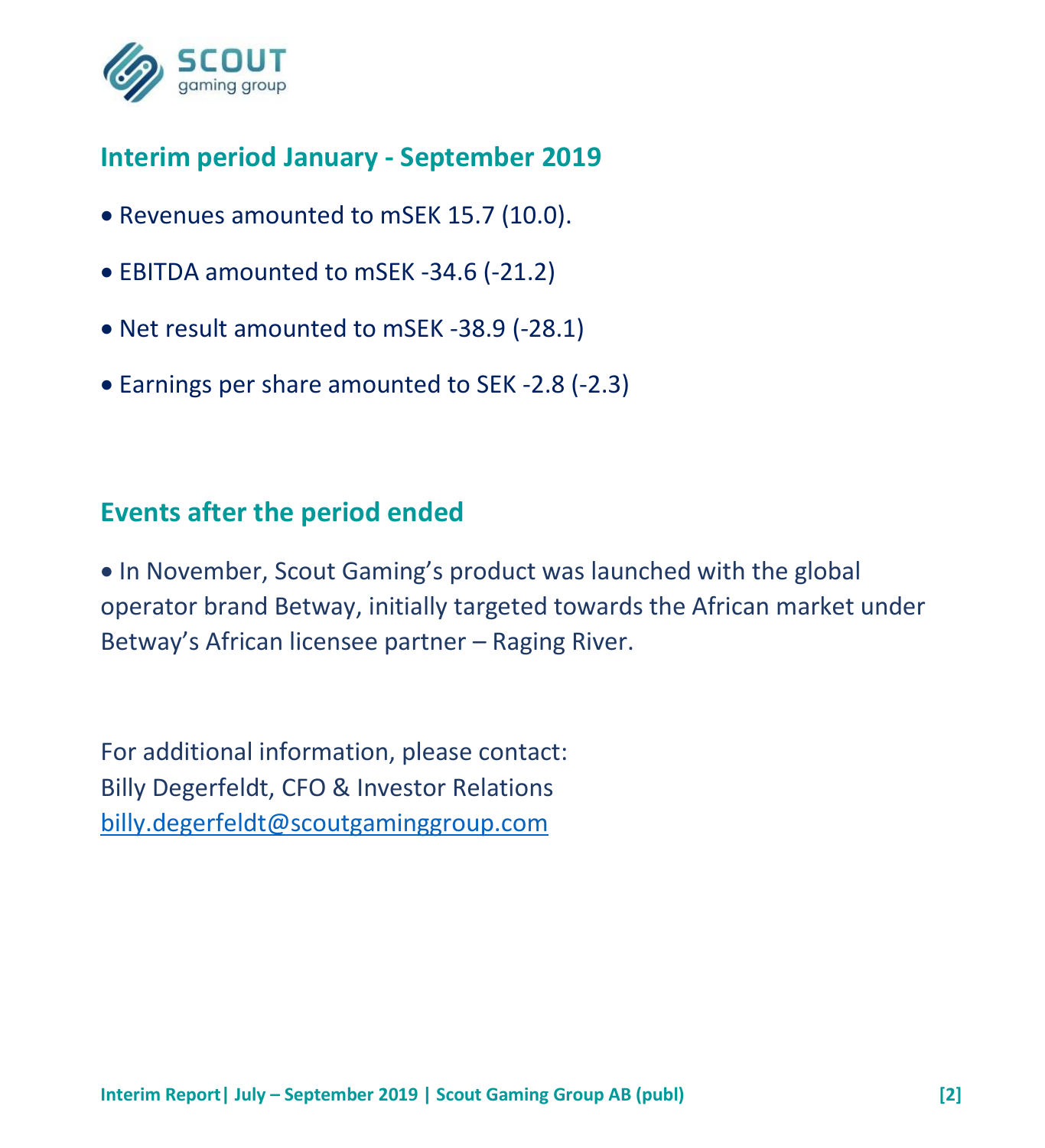

# **125% growth and an improved result**

I am delighted to look back at a successful quarter, in which we fulfilled the objective to increase revenues significantly during the second half of 2019.

During the third quarter, after an initial learning period regarding Scout's offering, major clients have started to market our products. We have contracted and launched new clients, increased our prize pools and launched new betting related games such as our internal sportsbook, covering fantasy markets. This has resulted in all-time high revenues and improved profitability measures across the border.

Scout's client activity has increased significantly during the third quarter, which is illustrated by the *Scout Gaming operator Index* that reached a new all-time high of 900. The index level corresponds to a growth of 94% compared to the same quarter last year, which included activity peaks from the Soccer World Cup.

Scout's products have now reached enough end-users for our European soccer league fantasy pools to be the world´s largest. This is a strong competitive advantage going forward. We are beginning to demonstrate the scalability of our business model, which we have been aiming for since inception.

Scout Gaming launched its first external B2B customer in the third quarter of 2017, with revenues totaling mSEK 1.6. Since then, revenues have increased fivefold as we have launched new customers, larger prize pools and new games. The focus on signing new clients has resulted in a cost level that has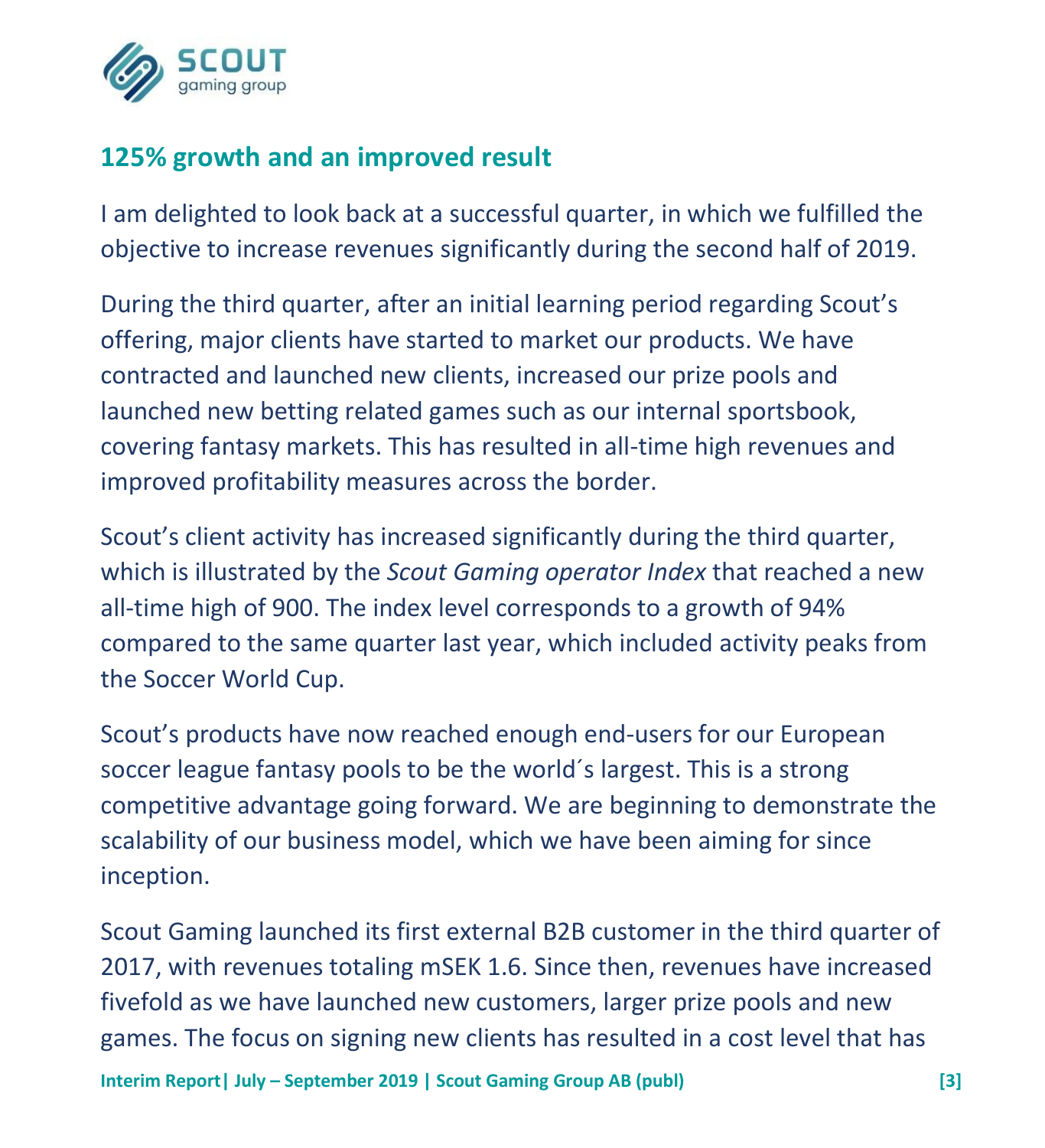

induced a trend of increasing losses. This trend has ended during the third quarter. We now expect successively improved earnings going forward. Volatility between quarters may continue to occur as a result of larger customer launches and events but should decrease as the revenue base grows.

During the quarter we migrated our platform to Kubernetes and Google Cloud. The migration went smooth, server response times have decreased, and we are now able to continue our global rollout in a more seamless way.

During the third quarter, we have entered into an agreement with EBU to deliver platform licenses. Revenues from the agreement will be dependent on the number of connected media companies. We see the deal with EBU as a clear stamp of quality, since state owned companies put certain demands to their suppliers.

I look confidently towards our future and strongly believe in our long-term strategy.

Andreas Ternström, CEO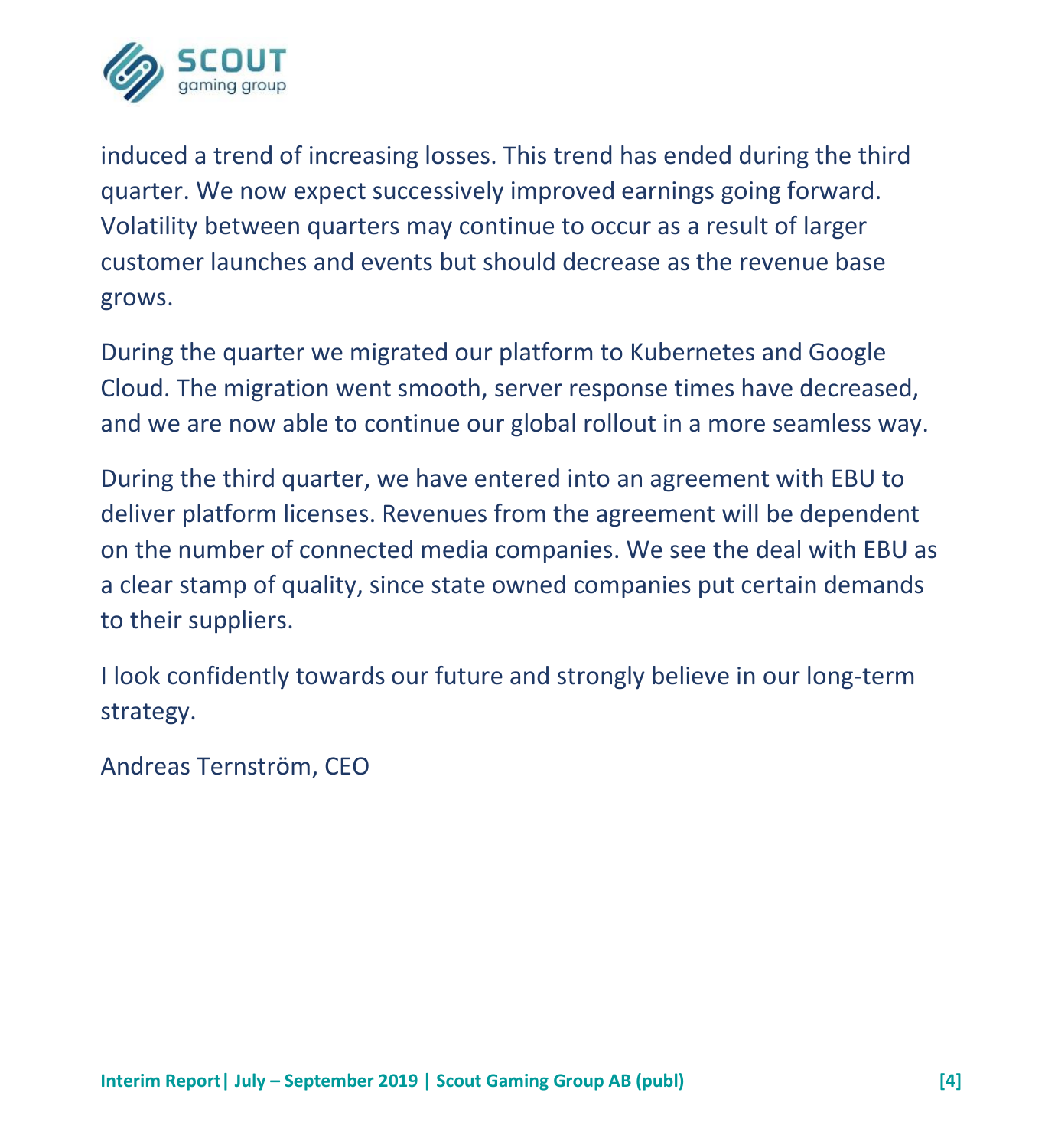



### **Scout Gaming Operator Index**

The operator trading index, illustrating the underlying client activity, increased to 900 (465) during the third quarter 2019. The increase corresponds to a growth of 94% compared to the same quarter last year which included traffic peaks from the Soccer World Cup. The increase is explained by a mix of new clients, increased activity from current clients and revenues generated from new markets and products, such as NFL and our player odds.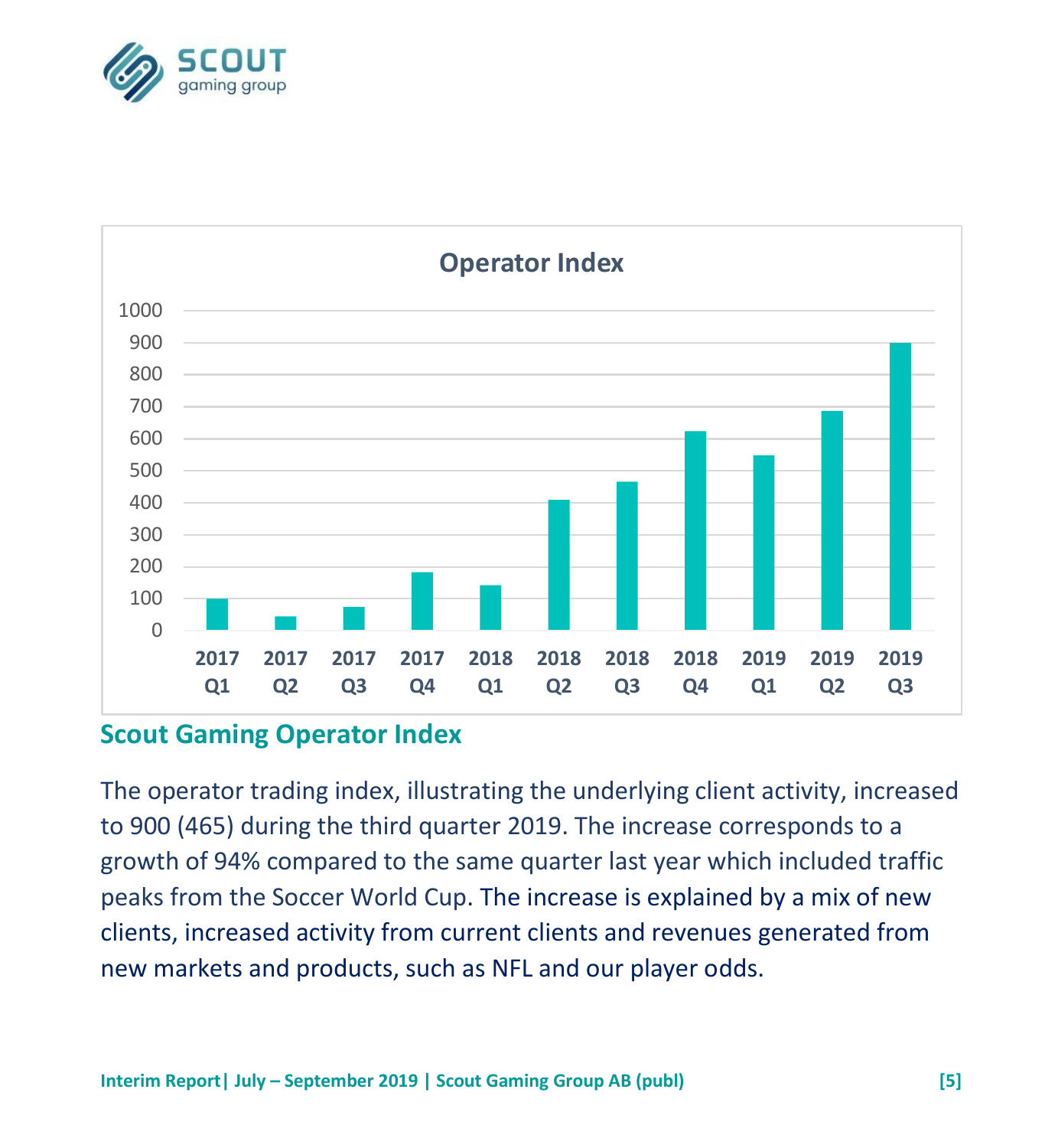

We use the first quarter of 2017 as index base. Number of launched clients, changes in their activity and general market growth affects the index development. General market growth is dependent on the major leagues and championships. The index is also affected by the clients' share of their end customer's activity (so-called "rake"), but also their sportsbook margin which may vary between different markets and product categories.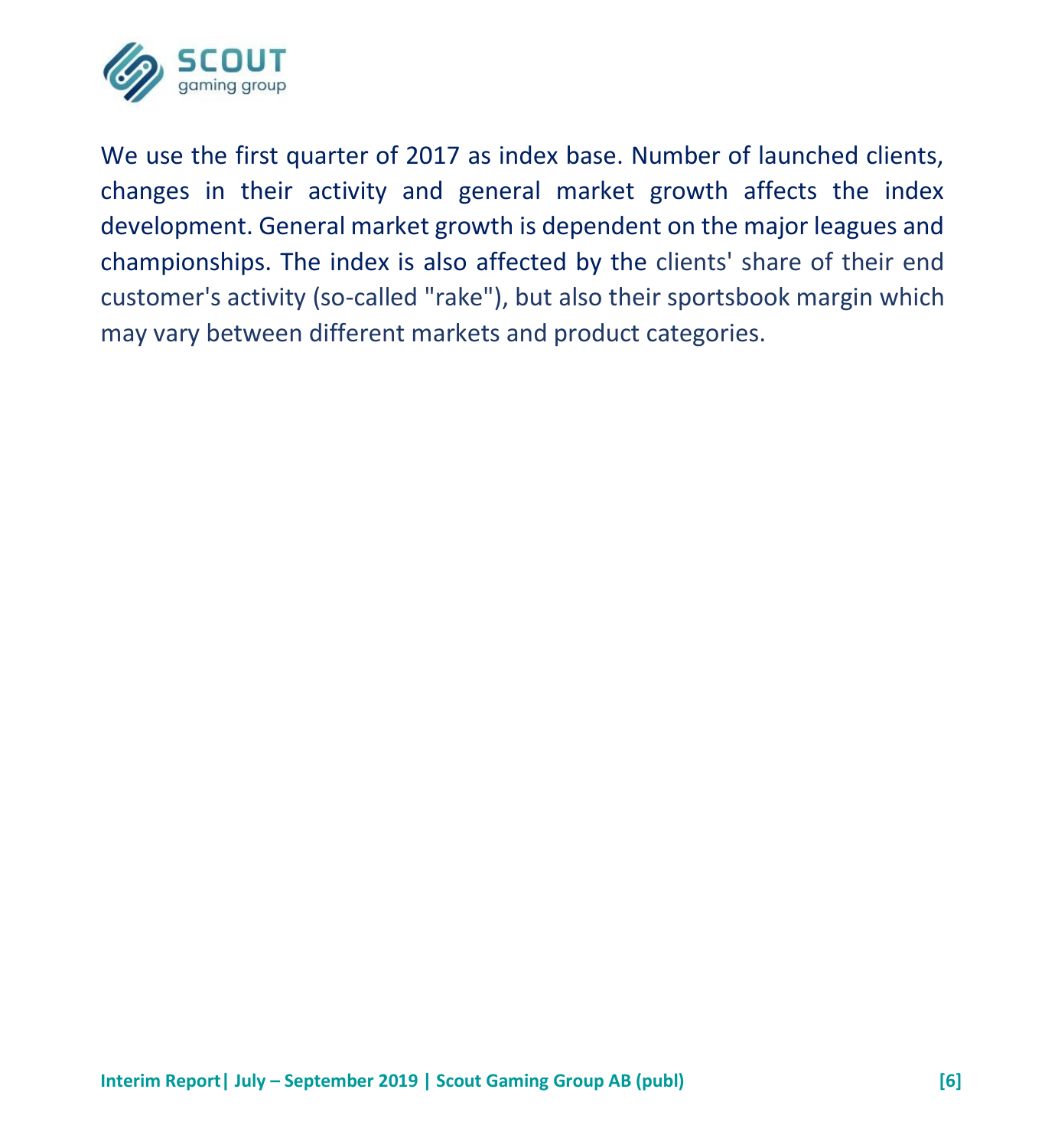

# **Fantasy Sports market**

#### 20 **Historical and forecast development**

18 USDbn



**Americas EMEA APAC**

The global Fantasy Sports market amounted to USD 10.1bn in 2017 and is expected to grow at a CAGR of 11.9% from 2017 to 2022E.

Americas is the largest region, accounting for close to 50% of the market in 2017, and is expected to experience strong growth in the coming years, with a CAGR of 12.0% from 2017 to 2022E. EMEA is the second largest region, accounting for slightly above 30% of the overall market, with an expected CAGR of 6.5% from 2017 to 2022E. APAC is the smallest but the fastest growing region, with an expected CAGR of 18.4% from 2017 to 2022E.

The market is recognised as rather young, having passed the early innovation phase and entered the growth phase, with strong expected growth in the coming years.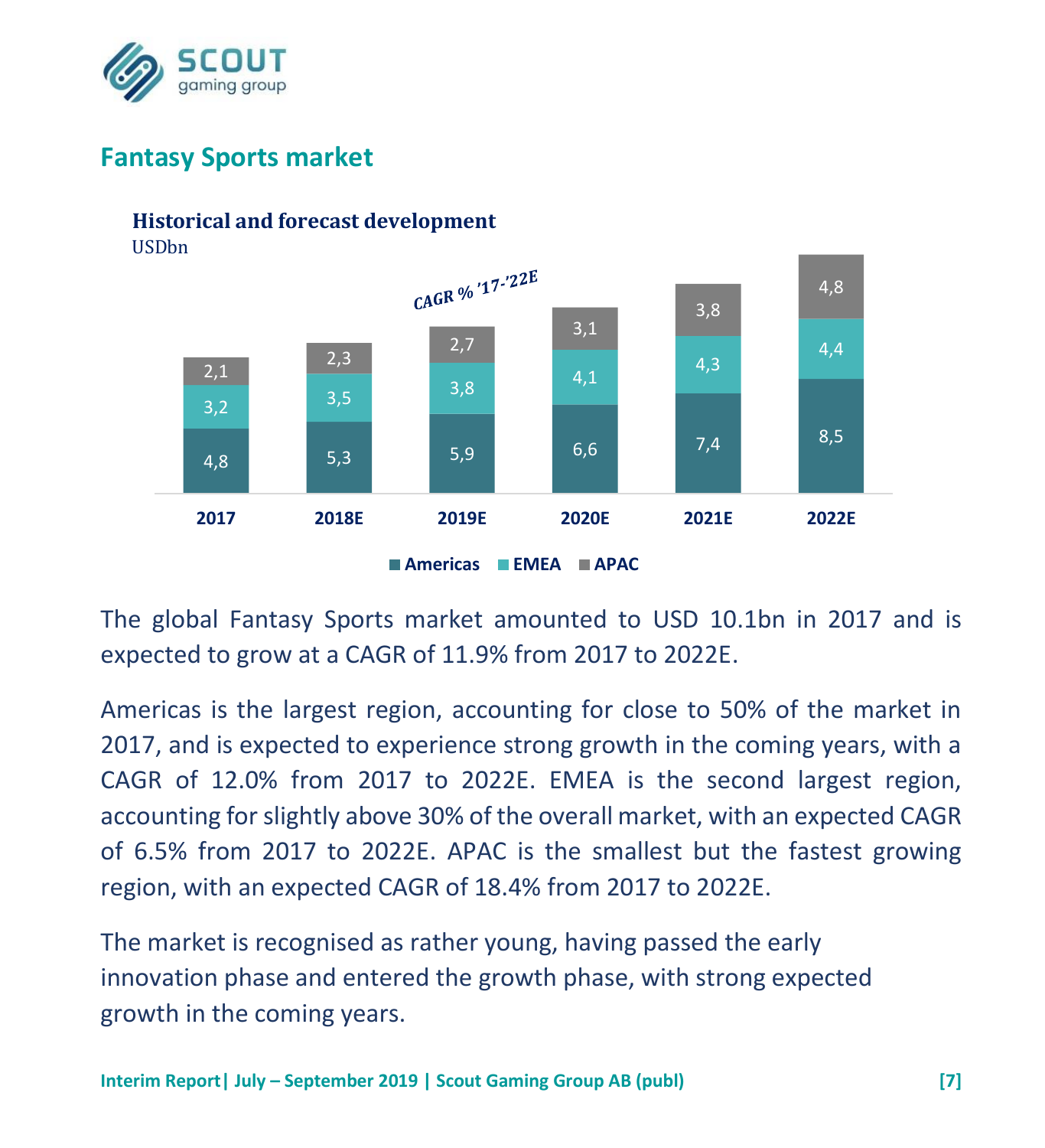

# **Financial performance**

#### **Revenues**

Revenues amounted to SEKm 8.1 (3.6) during the third quarter and mainly relates to gaming related services that Scout Gaming provides to its clients in the form of fees. The fees are charged to clients based on a combination of different variables such as number of provided markets and product categories, guarantee commitments in prize pools etc. and may be fixed or variable. Revenues for the first three quarters were SEKm 15.7 (10.0).

### **Costs**

Total costs amounted to SEKm -18.6 (-14.8) and mainly consists of personnel, marketing and sales related expenses. The costs are mainly fixed and therefore not expected to increase going forward. Total costs for the first three quarters were SEKm -57.6 (-37.5).

#### **Result**

Operating profit was SEKm -10.4 (-11.3) during the third quarter and SEKm -41.9 (-27.5) for the first three quarters. Net result was -9.5 m (-11.9) during the third quarter and SEKm -38.9 (-28.1) for the first three quarters. New clients have launched Scout Gamings products, hence the result has improved.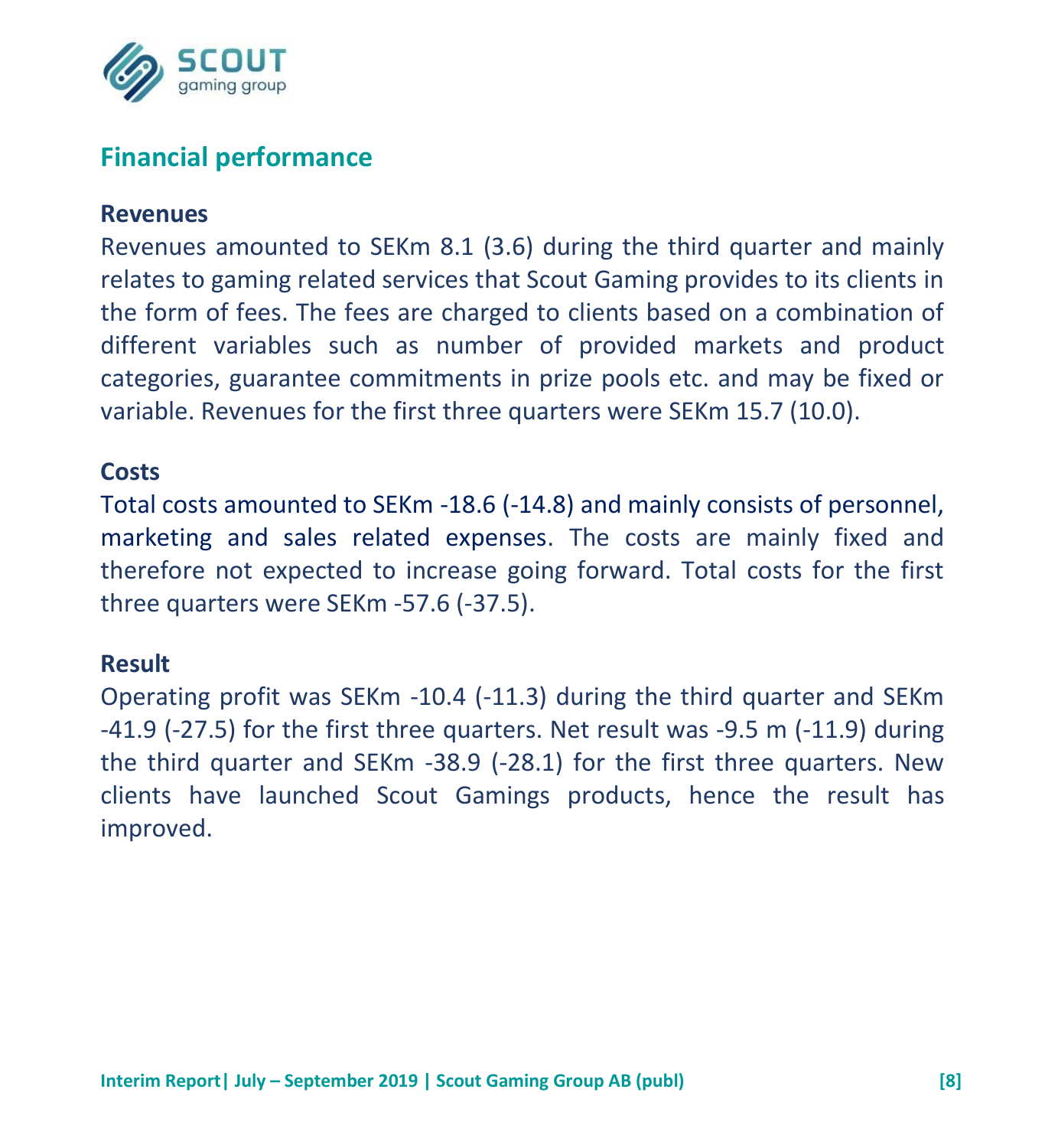

## **Liquidity, financing and financial position**

Cash flow from operating activities before changes in working capital amounted to SEKm -8.4 (-9.9) during the quarter and to SEKm -35.1 (-22.3) for the first three quarters. Cash flow from investing activities amounted to SEKm -1.7 million (-1.7) for the third quarter and to SEKm -5.3 million (-3.8) for the first three quarters of the year. Cash flow from financing activities amounted to SEKm 26.8 million (0) for the quarter and to SEKm 26.9 (0.9) for the first three quarters. Cash flow for the period was SEKm -13.8 million (- 7.2) for the quarter and SEKm -20.0 million (-32.9) for the first three quarters of the year. Cash flow from operating activities before changes in working capital has been sequentially improved during the quarter. Cash and cash equivalents amounted to SEKm 28.0 (17.4) million at the end of the quarter  $(17.4).$ 

#### **Capitalised development costs**

In the third quarter of 2019, development expenditure of SEKm 1.7 (1.5) was capitalised. These capitalised development costs are amortised over four years, starting when the costs are incurred. Capitalised development costs are included as part of the revenue. Capitalised development costs for the three first quarters were SEKm -5.1 (-3.3).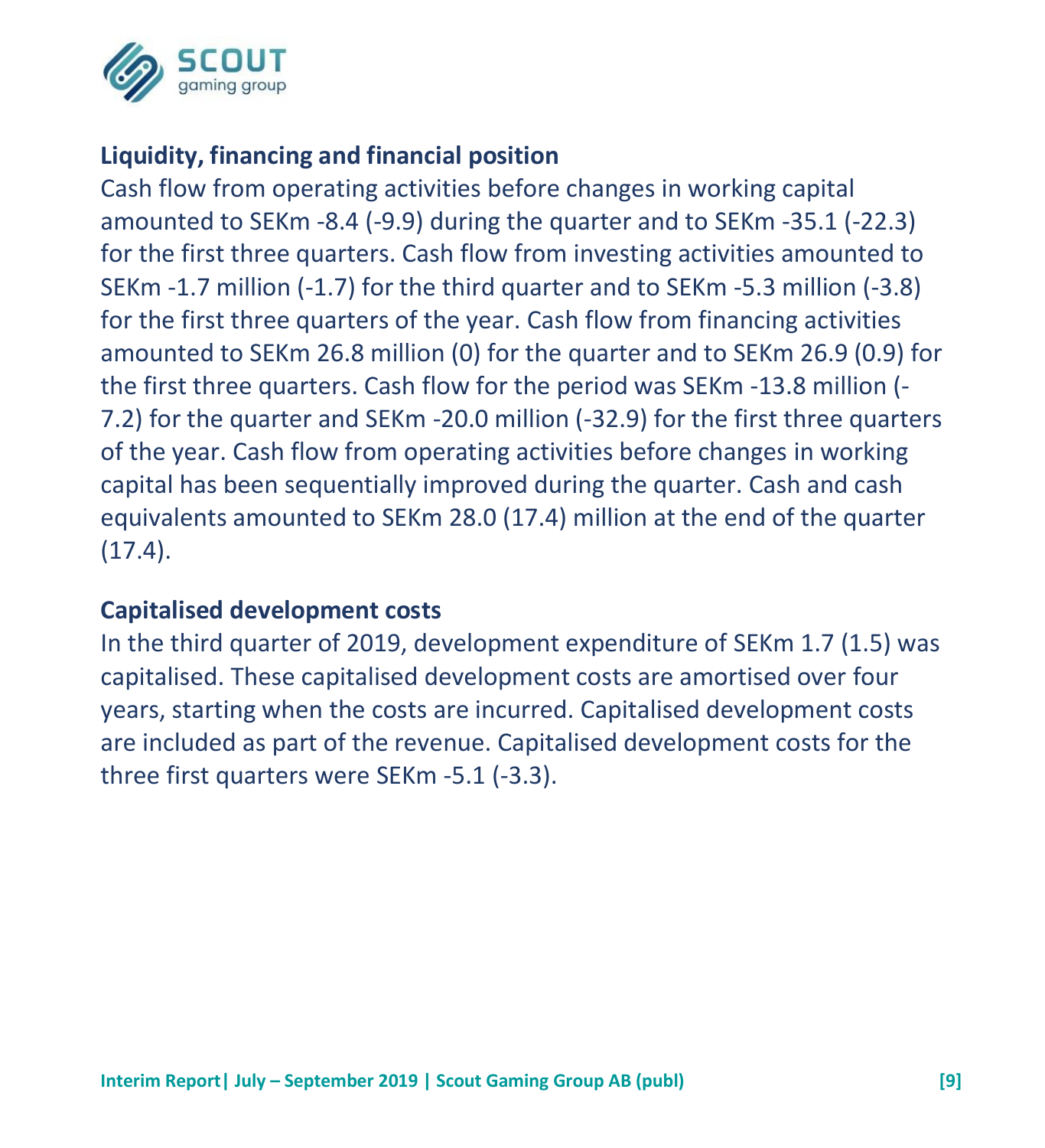

# **Key Ratios**

j.

|                                                                                                             | <b>Jul-Sep</b>                 | <b>Jul-Sep</b>                 | <b>Jan-Dec</b>                 |
|-------------------------------------------------------------------------------------------------------------|--------------------------------|--------------------------------|--------------------------------|
| <b>Group Key Ratios mSEK</b>                                                                                | 2019                           | 2018                           | 2018                           |
| Revenue                                                                                                     | 8.1                            | 3.6                            | 14.6                           |
| Revenue growth, %                                                                                           | 125                            | 125                            | 81                             |
| <b>EBITDA</b>                                                                                               | $-7.9$                         | $-8.7$                         | $-37.0$                        |
| EBITDA-margin, %                                                                                            | <b>Neg</b>                     | <b>Neg</b>                     | <b>Neg</b>                     |
| <b>Operating profit</b>                                                                                     | $-10.5$                        | $-11.3$                        | $-45.2$                        |
| Number of shares at the end of<br>the period<br>Average number of shares *<br>Employees at end of period ** | 14,533,455<br>13,908,455<br>80 | 12,383,455<br>12,383,455<br>70 | 13,283,455<br>12,833,455<br>81 |
| Earnings per share (SEK)                                                                                    | $-0.7$                         | $-2.0$                         | $-3.6$                         |
| Shareholders' equity per share<br>(SEK)                                                                     | 2.8                            | 2.5                            | 4.1                            |
| <b>Operator Trading Index</b>                                                                               | 900                            | 465                            | N/A                            |

From this report and going forward, Scout Gaming will not report number of launched operators since it is no longer a relevant metric for the development of the company.

\* Scout Gaming has issued 308,000 warrants of series 2018/2021: 1. \*\* Also refers to contract staff in Ukraine.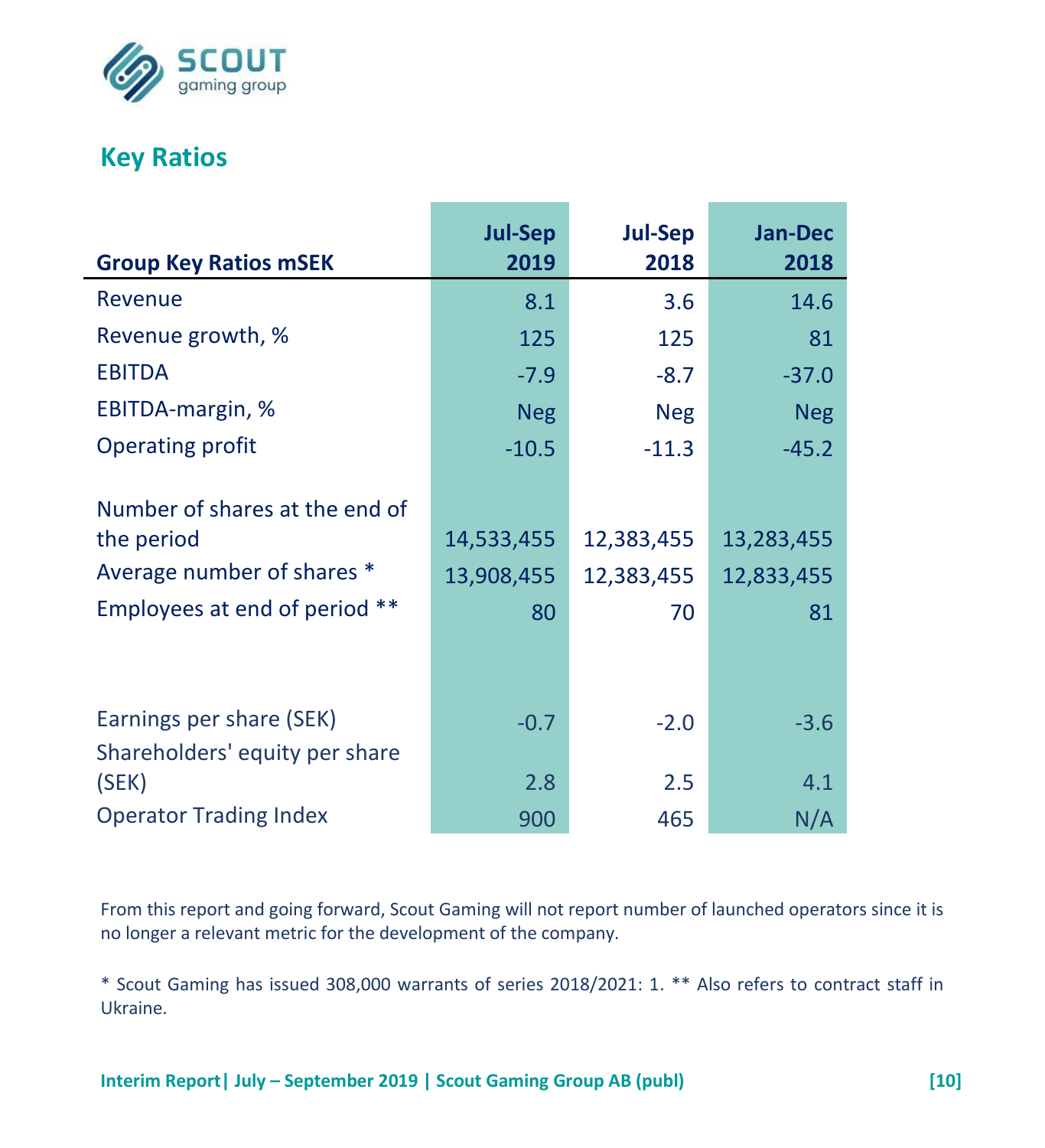

# **Other**

#### **Parent company**

Operating income for the third quarter of 2019 amounted to SEKm 1.3 (1.3). Operating profit amounted to SEKm -0.4 (-3.1). Profit for the period amounted to SEKm 0.6 (-2.9). The parent company's cash and cash equivalents amounted to SEKm 13.9 (15.3) at the end of the period and equity amounted to SEKm 110.3 (50.9).

#### **Risks**

Scout Gaming's operations are subject to certain risks that may affect the performance or financial position to varying degrees. These can be divided into industry and business-related risks as well as financial risks. In assessing the Group's future development, it is important to consider, in addition to possible opportunities for profit growth, the risk factors. The development of the legal situation for the type of gaming services provided by Scout Gaming is a key risk factor for the Group's future earning ability. As the majority of the company's customers are active in Europe, legal status in the EU becomes particularly interesting and monitored and managed by the Group continuously. Nevertheless, for cases where the legislation should be interpreted in an unfavorable or unexpected manner, there is a risk that Scout Gaming's terms of growth, profitability and product development will change. Similarly, an interpretation in a favorable direction could have a positive impact on the Group. For further information about Scout Gaming's risks and risk management, refer to the Annual Report 2018, which is found on the company's website.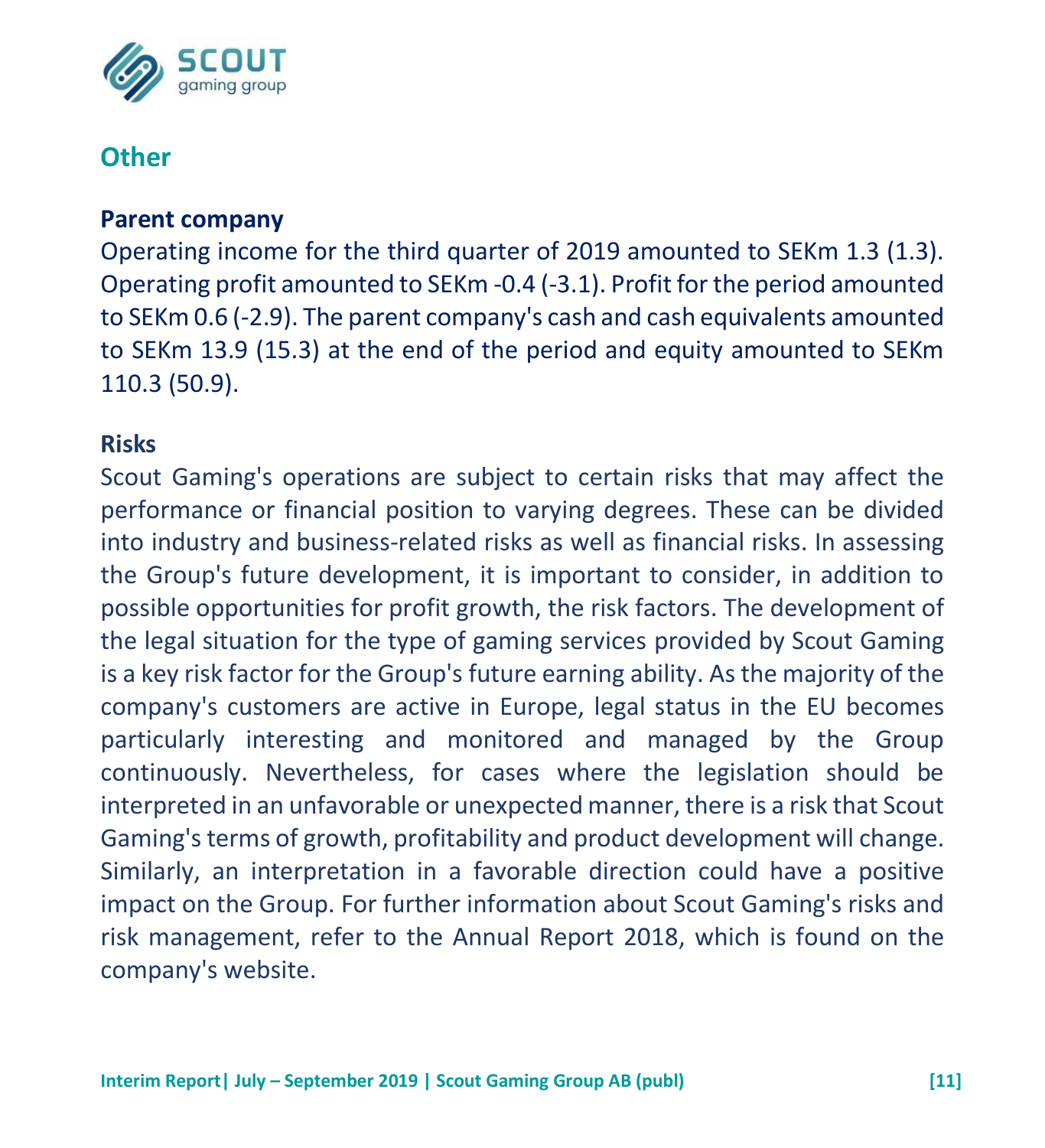

### **Accounting principles**

The interim report has been prepared in accordance with the Annual Accounts Act and the Board of Directors' General Advice BFNAR 2012: 1 Annual Report and Consolidated Financial Statements (K3). The Parent Company applies the same accounting principles as the Group except in the cases specified. Amounts are expressed in mSEK (millions of SEK) unless otherwise stated.

#### **Related party transactions**

No related party transactions were conducted during the quarter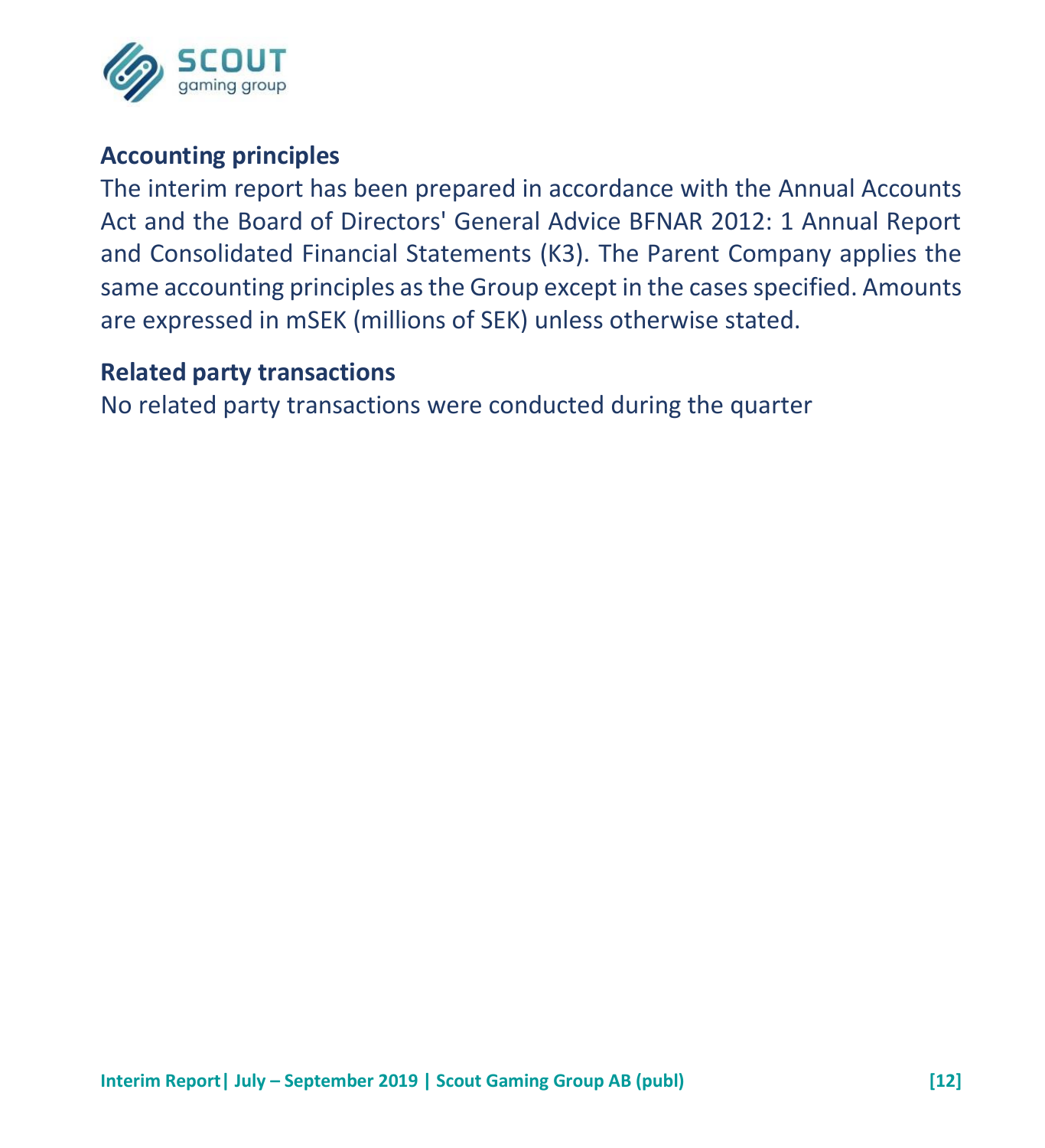

## **Owners per 30 September 2019**

| <b>Shareholders</b>              | <b>No. Shares</b> | <b>Amount</b> |
|----------------------------------|-------------------|---------------|
| <b>Atle Sundal Holding AS</b>    | 1,578,705         | 10.9%         |
| Nordnet Pensionsförsäkring       | 1,348,124         | 9.3%          |
| Swedbank Robur Fonder            | 1,295,440         | 8.9%          |
| Novobis AB                       | 1,244,082         | 8.6%          |
| <b>Knutsson Holdings</b>         | 1,189,327         | 8.2%          |
| <b>Avanza Pension</b>            | 980,858           | 6.8%          |
| <b>Andreas Sundal Holding AS</b> | 803,464           | 5.5%          |
| <b>Bjorn Fjellby Holding AS</b>  | 729,731           | 5.0%          |
| <b>Tekkorp LLC</b>               | 465,629           | 3.2%          |
| <b>Rolf Blom</b>                 | 458,962           | 3.2%          |
| Total top 10 owners              | 10,094,322        | 69.5%         |
| <b>Others</b>                    | 4 4 3 9 1 3 3     | 30,5%         |
| Number of shares                 |                   | 14,533,455    |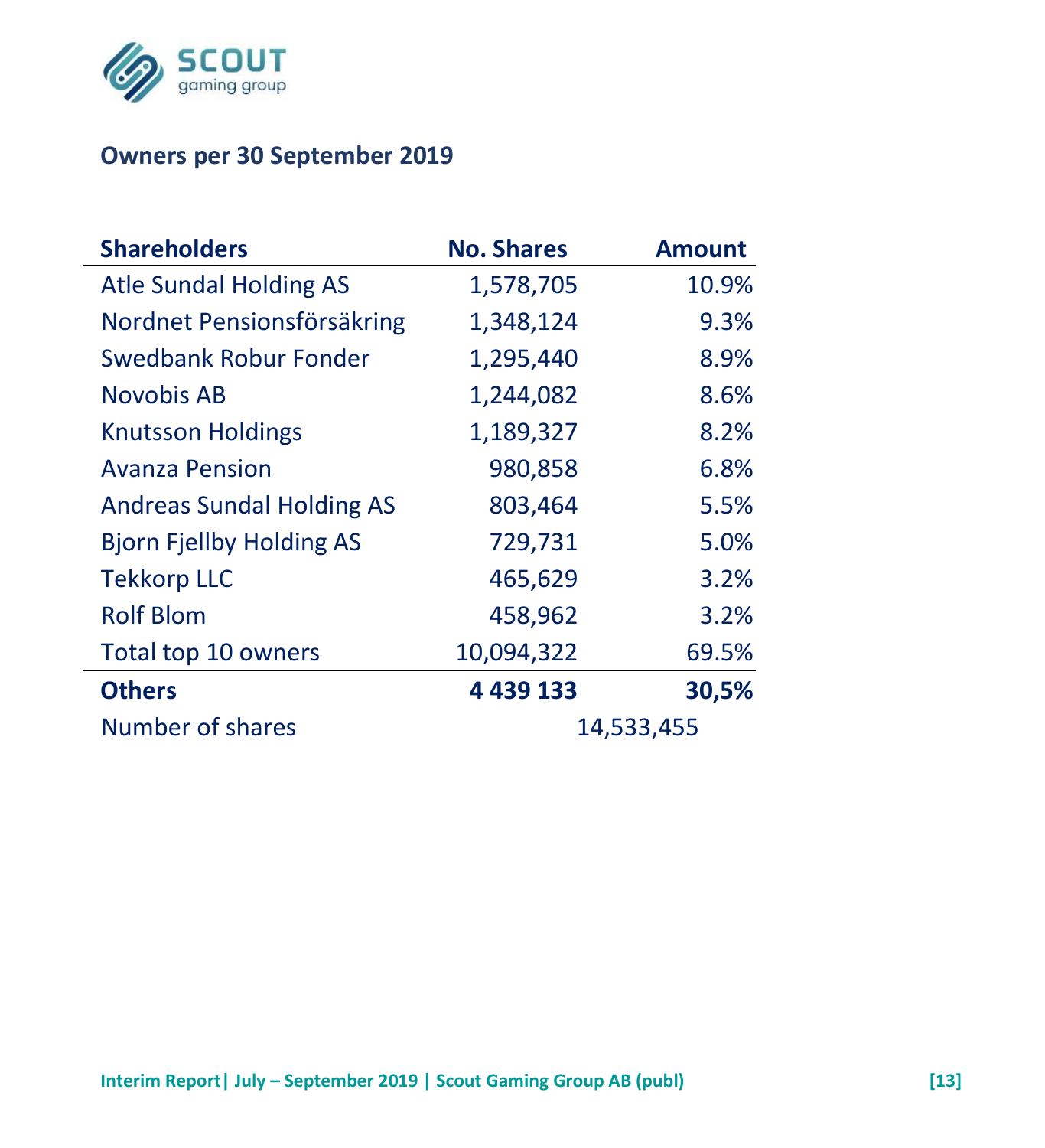

## **Calendar**

Scout Gaming will publish reports according to the following schedule:

Year-end report: February 28, 2020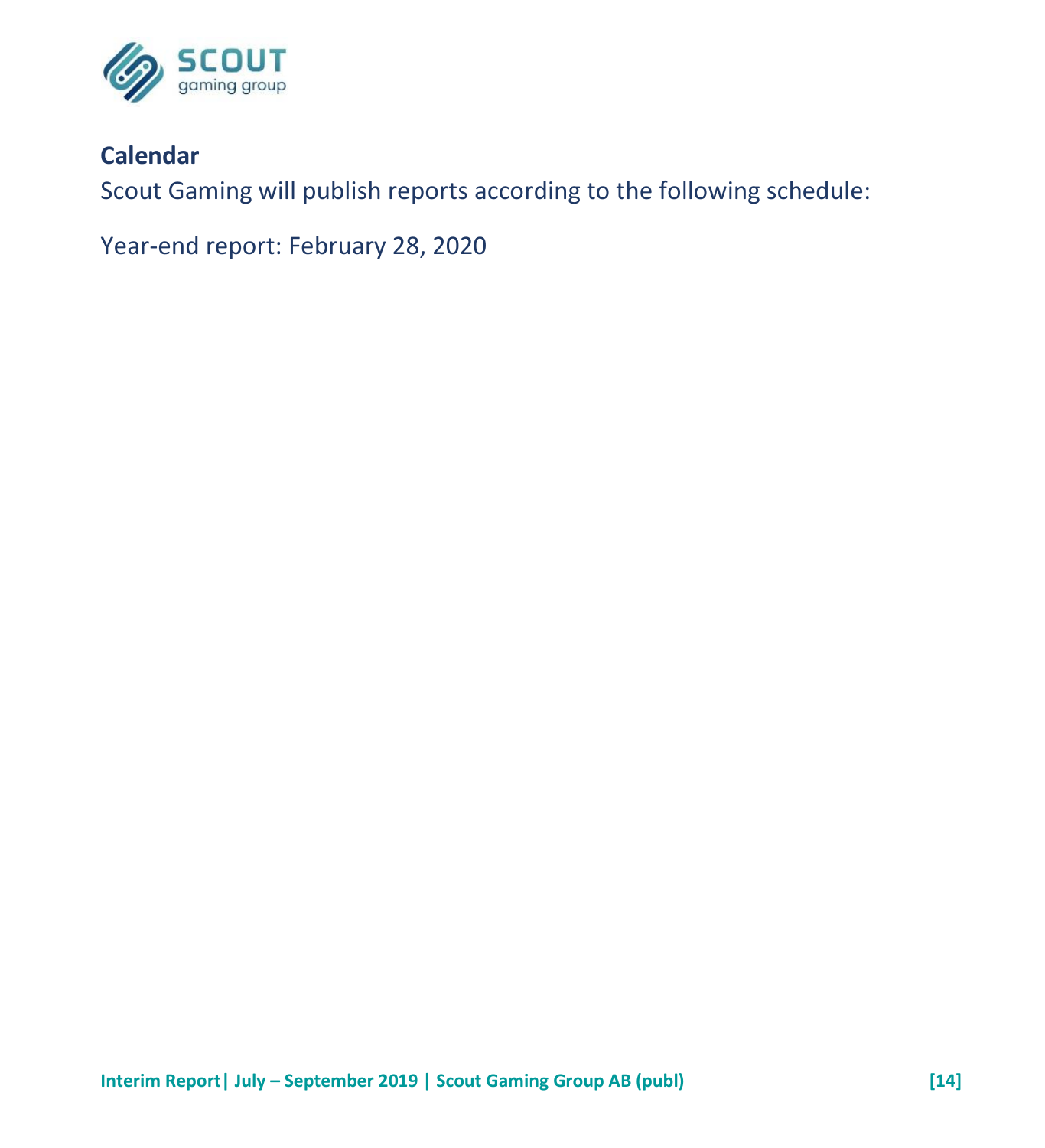

# **Condensed consolidated income statement**

#### **Scout Gaming Group AB (publ)**

**559119-1316**

|                                                                                 | Jul-sep              | Jul-sep                | Jan-sep                | Jan-sep                | Jan-Dec                |
|---------------------------------------------------------------------------------|----------------------|------------------------|------------------------|------------------------|------------------------|
| <b>Group income statement (kSEK)</b>                                            | 2019                 | 2018                   | 2019                   | 2018                   | 2018                   |
| <b>Revenue</b>                                                                  | 8,149                | 3,582                  | 15,707                 | 9,980                  | 14,579                 |
| Personnel expenses<br>Other external expenses<br>Depreciation, amortization and | $-9158$<br>$-6852$   | $-7,936$<br>$-4,342$   | $-30383$<br>$-19932$   | $-19,767$<br>$-11,398$ | $-31,541$<br>$-19,975$ |
| impairment of PPE                                                               | $-2566$              | $-2,558$               | $-7307$                | $-6,361$               | $-8,219$               |
| <b>Total operating expenses</b><br><b>Operating profit/loss</b>                 | $-18576$<br>$-10427$ | $-14,836$<br>$-11,254$ | $-57,622$<br>$-41,915$ | $-37,527$<br>$-27,546$ | $-59,734$<br>$-45,155$ |
| <b>Financial items</b>                                                          | 942                  | $-632$                 | 2,949                  | $-593$                 | $-775$                 |
| <b>Profit before tax</b>                                                        | $-9485$              | $-11,886$              | $-38,965$              | $-28,139$              | $-45,931$              |
| Tax                                                                             | 14                   | 25                     | 54                     | 67                     | 89                     |
| <b>Profit/loss for the period</b>                                               | $-9,471$             | $-11,861$              | $-38,912$              | $-28,072$              | $-45,842$              |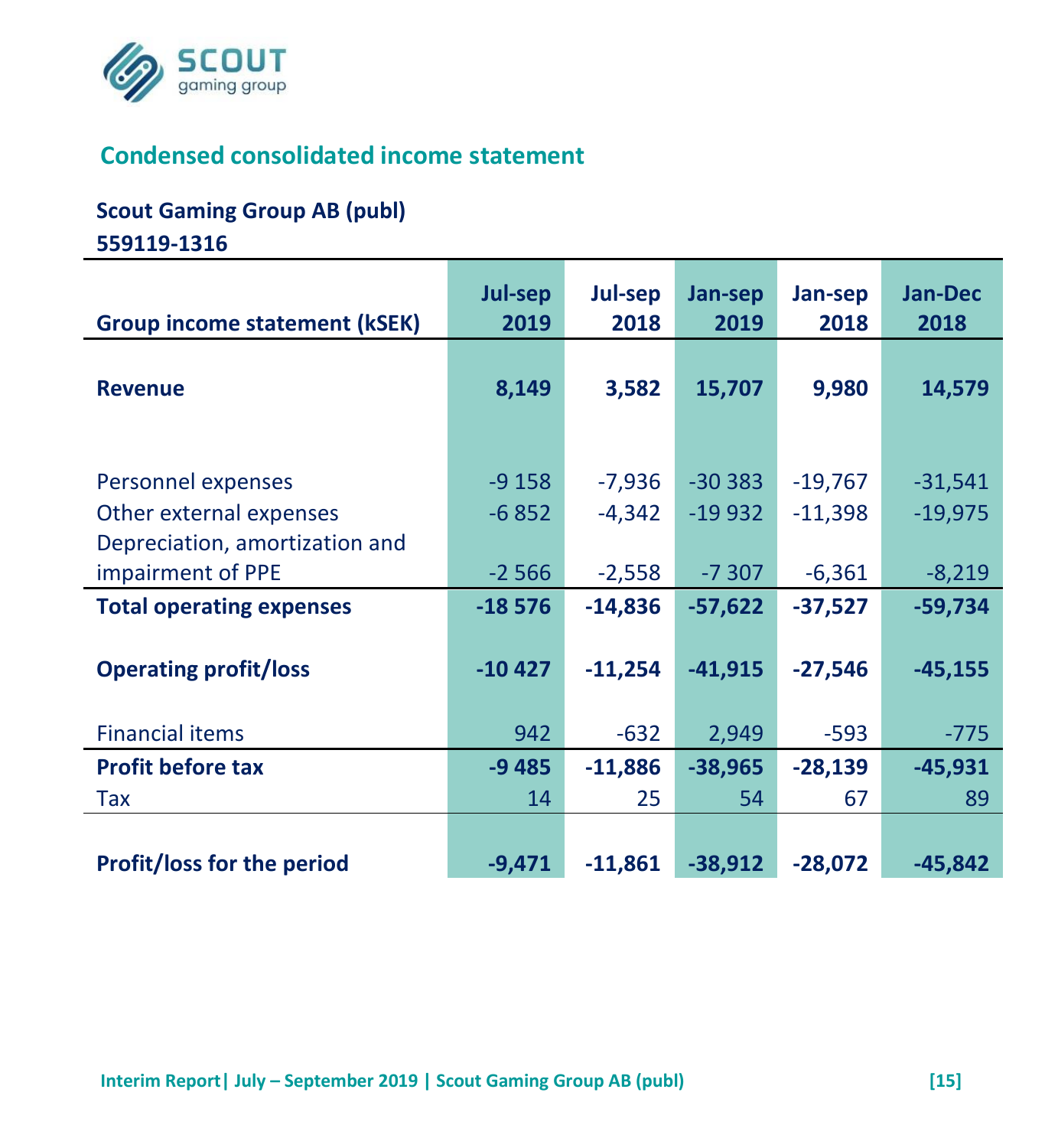

# **Condensed consolidated balance sheet**

# **Scout Gaming Group AB (publ)**

**559119-1316**

| <b>Group balance sheet (kSEK)</b>                                                                            | 2019-<br>09-30                     | 2018-<br>09-30                  | 2018-<br>12-31                    |
|--------------------------------------------------------------------------------------------------------------|------------------------------------|---------------------------------|-----------------------------------|
| <b>Assets</b>                                                                                                |                                    |                                 |                                   |
| Intangible assets<br>Property, plant and equipment                                                           | 8,245<br>1,204                     | 11,141<br>1,051                 | 9,926<br>1,229                    |
| <b>Financial assets</b>                                                                                      | 30                                 | 10                              | 22                                |
| <b>Total non-current assets</b>                                                                              | 9,479                              | 12,202                          | 11,177                            |
| Accounts receivable<br>Other receivables<br>Prepaid expenses and accrued income<br>Cash and cash equivalents | 3,707<br>10,167<br>2,815<br>27,952 | 932<br>4,729<br>2,108<br>17,436 | 1,387<br>3,999<br>1,666<br>46,554 |
| <b>Cash and cash equivalents</b>                                                                             | 44,640                             | 25,205                          | 53,606                            |
| <b>TOTAL ASSETS</b>                                                                                          | 54,119                             | 37,407                          | 64,783                            |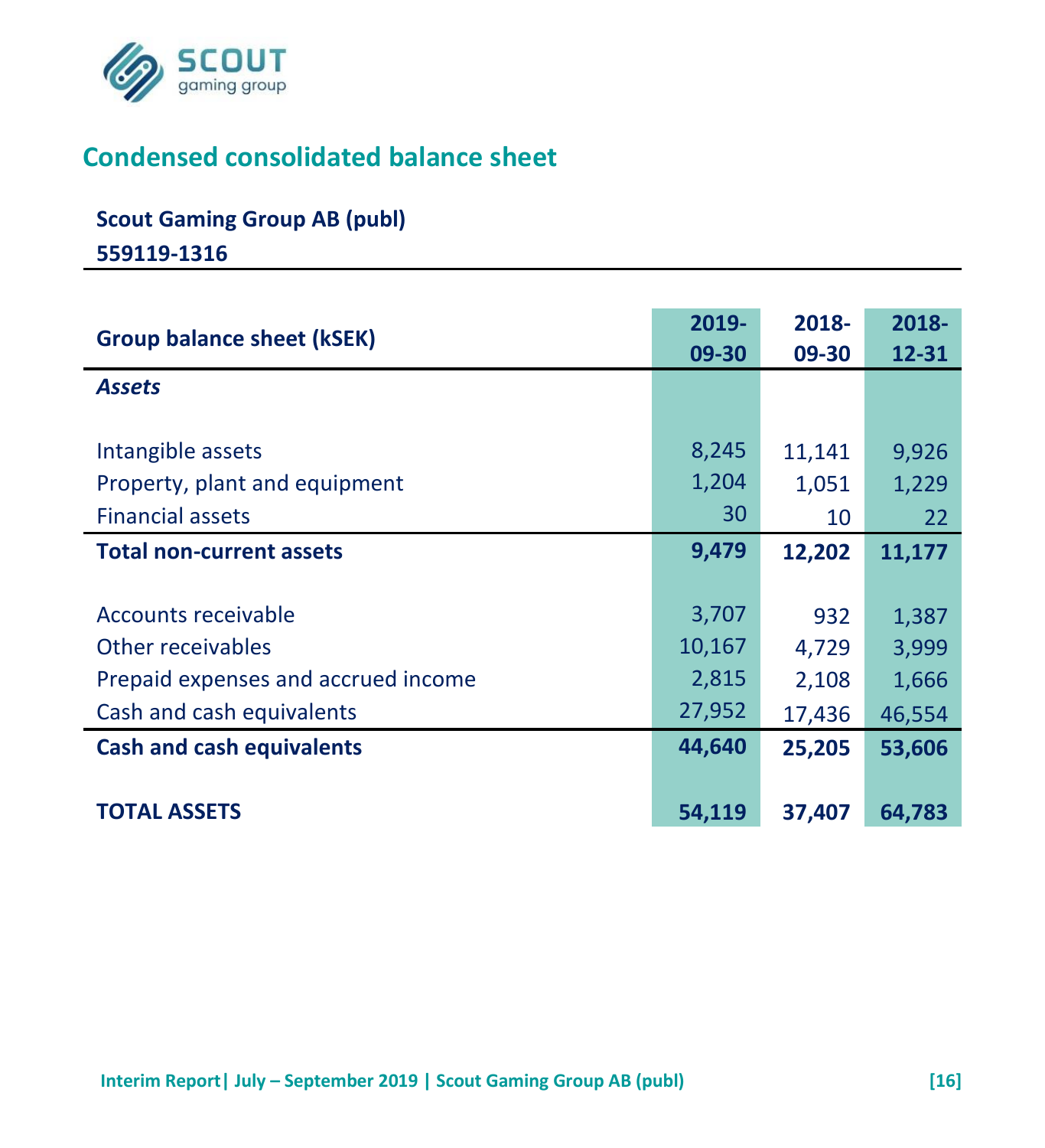

| <b>Equity and liabilities</b>                     |           |           |           |
|---------------------------------------------------|-----------|-----------|-----------|
| Share capital                                     | 765       | 652       | 699       |
| Other capital contributed                         | 173 016   | 103,127   | 146,214   |
| <b>Reserves</b>                                   | $-3029$   | 1,787     | 375       |
| Retained earnings including profit for the period | $-129495$ | $-74,801$ | $-92,571$ |
| <b>Total equity</b>                               | 41 257    | 30,765    | 54,718    |
|                                                   |           |           |           |
| Deferred tax liability                            | 187       | 553       | 484       |
| <b>Other liabilities</b>                          | 0         | 917       | 0         |
| <b>Total long-term liabilities</b>                | 187       | 1,469     | 484       |
|                                                   |           |           |           |
|                                                   |           |           |           |
| Short term debt to creditors                      | 41        | 0         | 45        |
| Accounts payable                                  | 1,706     | 1,595     | 3,156     |
| <b>Current tax liabilities</b>                    | 416       | 133       | 200       |
| Other current liabilities                         | 8,118     | 1,538     | 2,262     |
| Accrued expenses and prepaid income               | 2,393     | 1,907     | 3,918     |
| <b>Total short-term liabilities</b>               | 12,675    | 5,173     | 9,580     |
| <b>TOTAL EQUITY AND LIABILITIES</b>               | 54,119    | 37,407    | 64,783    |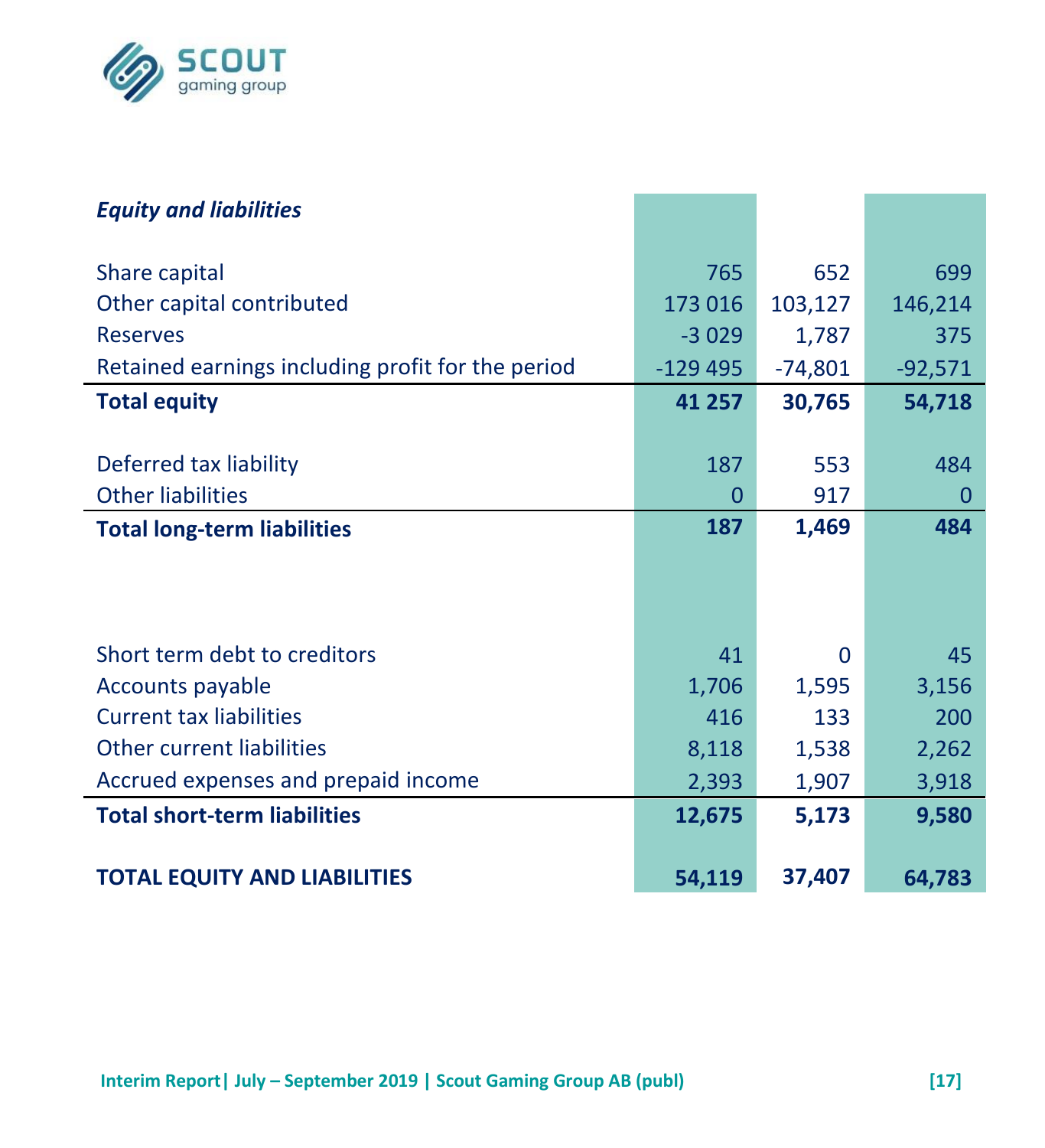

# **Consolidated changes in equity**

| (kSEK)                       |                                    | <b>Other</b> |          |                 |                     |
|------------------------------|------------------------------------|--------------|----------|-----------------|---------------------|
|                              |                                    | capital      |          | <b>Retained</b> |                     |
|                              | Share capital contributed Reserves |              |          | earnings        | <b>Total equity</b> |
| 2018-01-01                   | 652                                | 103,127      | 269      | $-46,729$       | 57,319              |
| <b>Conversion difference</b> |                                    | $\Omega$     | 208      | 0               | 208                 |
| Profit/loss for the period   |                                    |              |          | $-9.085$        | $-9,085$            |
| 2018-03-31                   | 652                                | 103,127      | 478      | $-55,814$       | 48,442              |
|                              |                                    |              |          |                 |                     |
| 2018-04-01                   | 652                                | 103,127      | 478      | $-55,814$       | 48,442              |
| <b>Conversion difference</b> |                                    |              | 304      |                 | 304                 |
| Profit/loss for the period   |                                    |              |          | $-7,126$        | $-7,126$            |
| 2018-06-30                   | 652                                | 103,127      | 782      | $-62.940$       | 41,620              |
|                              |                                    |              |          |                 |                     |
| 2018-07-01                   | 652                                | 103,127      | 782      | $-62.940$       | 41,620              |
| <b>Conversion difference</b> |                                    |              | 1,005    |                 | 1,005               |
| Profit/loss for the period   |                                    |              |          | $-11,861$       | $-11,861$           |
| 2018-09-30                   | 652                                | 103,127      | 1,787    | $-74,801$       | 30,765              |
|                              |                                    |              |          |                 |                     |
| 2018-10-01                   | 652                                | 103,127      | 1.787    | $-74.801$       | 30,765              |
| <b>Rights issue</b>          | 47                                 | 42,253       |          |                 | 42,300              |
| <b>Warrants</b>              |                                    | 835          |          |                 | 835                 |
| <b>Conversion difference</b> |                                    |              | $-1,411$ |                 | $-1,426$            |
| Profit/loss for the period   |                                    |              |          | $-17,770$       | $-17,770$           |
| 2018-12-31                   | 699                                | 146,214      | 376      | $-92,571$       | 54,718              |
|                              |                                    |              |          |                 |                     |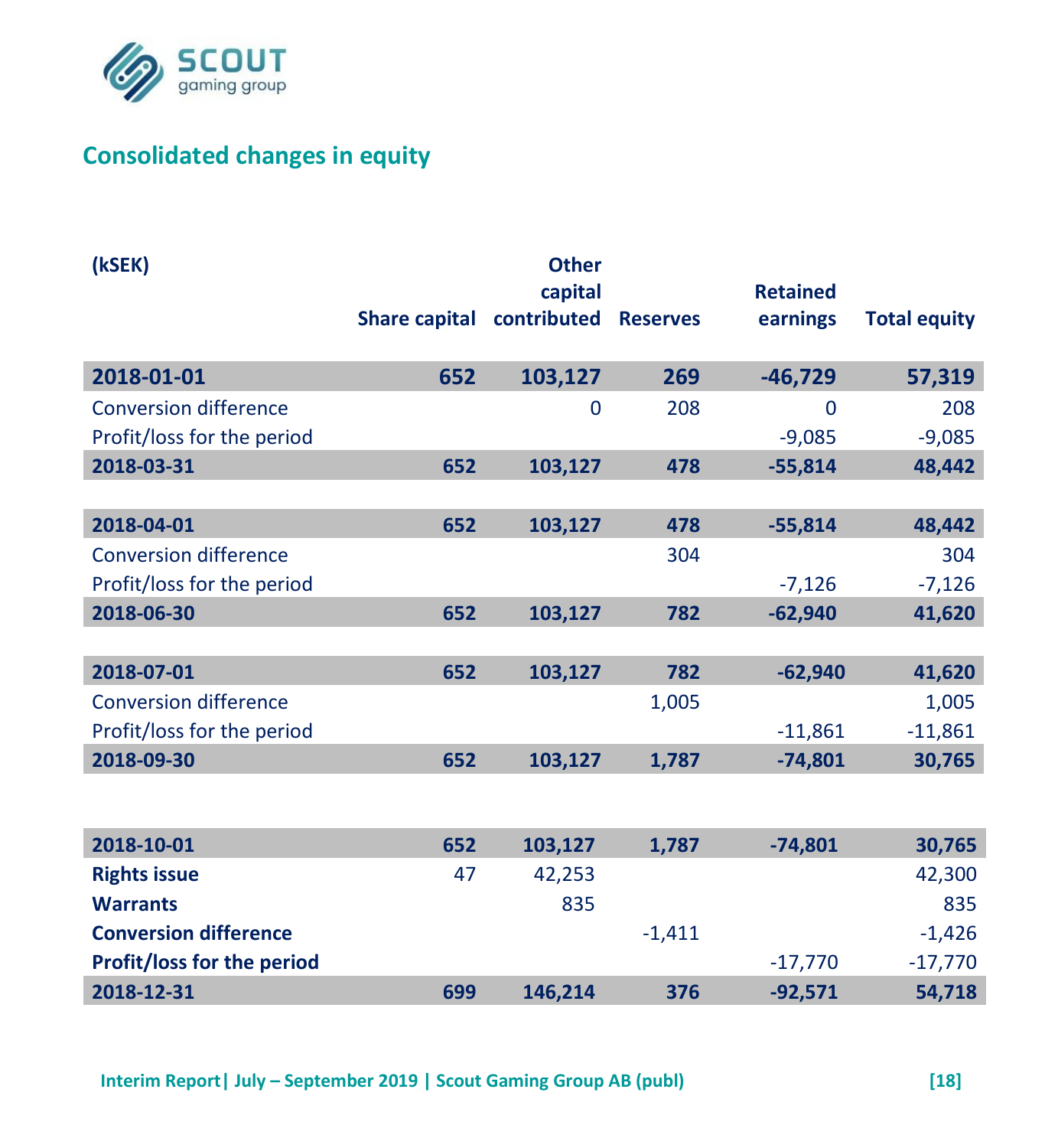

| 2019-01-01                       | 699 | 146,214 | 376      | $-92,571$  | 54,718    |
|----------------------------------|-----|---------|----------|------------|-----------|
| <b>Revaluation of conversion</b> |     |         |          |            |           |
| difference                       |     |         | $-1,988$ | 1,988      |           |
| <b>Conversion difference</b>     |     |         | 437      |            | 437       |
| Profit/loss for the period       |     |         |          | $-16,102$  | $-16,102$ |
| 2019-03-31                       | 699 | 146,214 | $-1,175$ | $-106,685$ | 39,053    |
|                                  |     |         |          |            |           |
| 2019-03-31                       | 699 | 146,214 | $-1,175$ | $-106,685$ | 39,053    |
| <b>Rights issue</b>              |     | 26,888  |          |            | 26,888    |
| <b>Conversion difference</b>     |     |         | $-750$   |            | $-750$    |
| Profit/loss for the period       |     |         |          | $-13,339$  | $-13,339$ |
| 2019-06-30                       | 699 | 173,102 | $-1,925$ | $-120,024$ | 51,852    |
|                                  |     |         |          |            |           |
|                                  |     |         |          |            |           |
| 2019-07-01                       | 699 | 173,102 | $-1,925$ | $-120,024$ | 51,852    |
| <b>Rights issue</b>              | 66  | $-66$   |          |            |           |
| Fee for rights issue             |     | $-20$   |          |            | $-20$     |
| <b>Conversion difference</b>     |     |         | $-1,104$ |            | $-1,104$  |
| Profit/loss for the period       |     |         |          | $-9,471$   | $-9,471$  |
| 2019-09-30                       | 765 | 173,016 | $-3,029$ | $-129,495$ | 41,257    |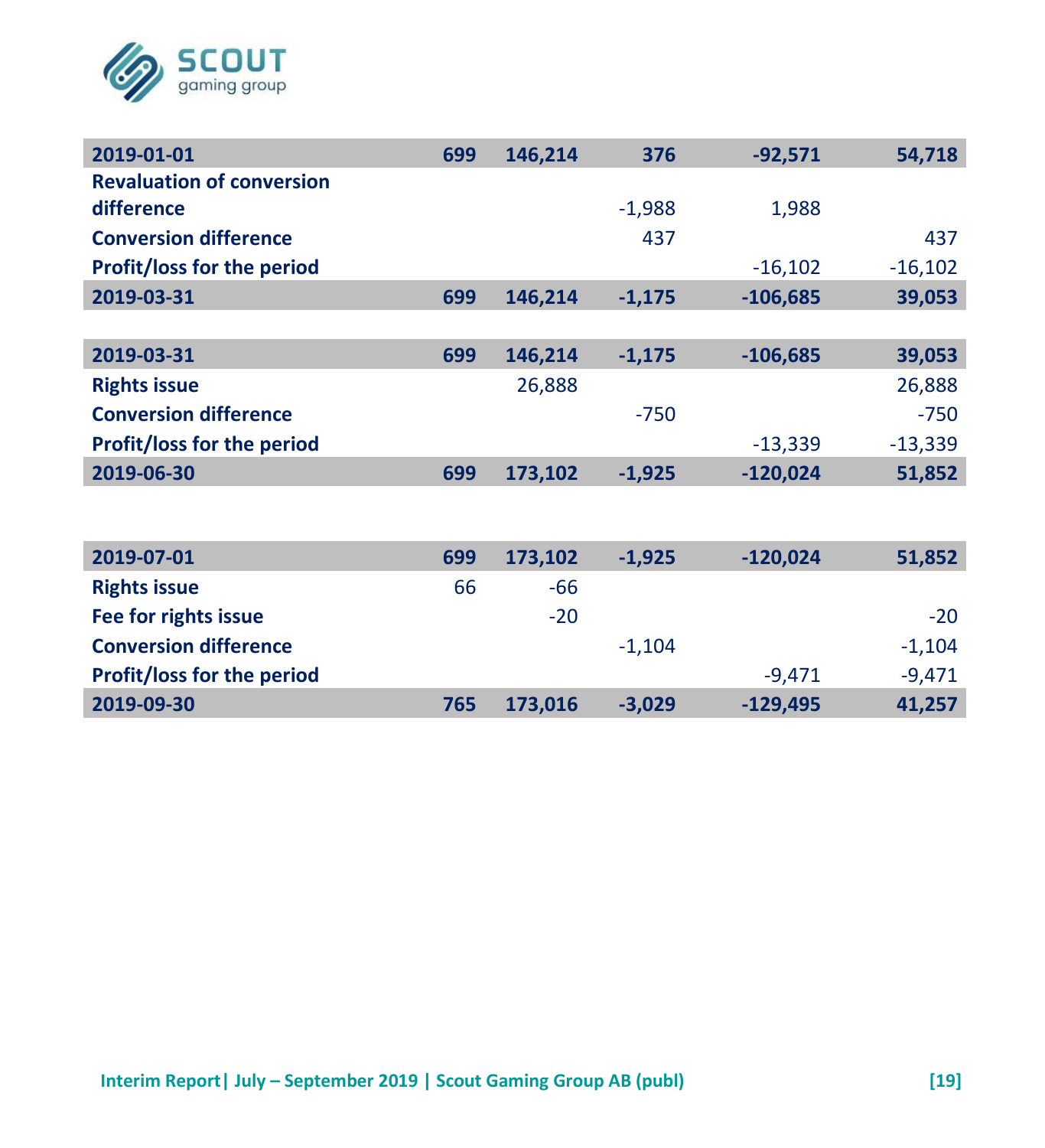

## **Consolidated statement of cash flows**

| Group (kSEK)                                 | <b>Jul-sep</b><br>2019 | Jul-sep<br>2018 | Jan-sep<br>2019 | Jan-sep<br>2018 | Jan-Dec<br>2018 |
|----------------------------------------------|------------------------|-----------------|-----------------|-----------------|-----------------|
| Operating profit                             | $-9,485$               | $-12,136$       | $-38,965$       | $-28,389$       | $-45931$        |
| Adjustment for items not included in cash    |                        |                 |                 |                 |                 |
| flows:                                       |                        |                 |                 |                 |                 |
| Depreciation, amortization and impairments   | 2,566                  | 2,558           | 7,307           | 6,361           | 8,219           |
| Capital gain                                 | $-1,434$               | $\Omega$        | $-3,432$        | U               | 231             |
| <b>Tax paid</b>                              | $\Omega$               | $-287$          | $\Omega$        | $-235$          | $-1$            |
| Cash flows from operating activities before  |                        |                 |                 |                 |                 |
| change in working capital                    | $-8,353$               | $-9,866$        | $-35,090$       | $-22,263$       | $-37482$        |
|                                              |                        |                 |                 |                 |                 |
| Changes in working capital                   | $-2,919$               | 3,436           | $-6,548$        | $-7,746$        | $-3,732$        |
| <b>Cash flows from operating activities</b>  | $-11,272$              | $-6,430$        | $-41,638$       | $-30,009$       | $-41213$        |
|                                              |                        |                 |                 |                 |                 |
| Capitalized intangible assets                |                        |                 |                 |                 |                 |
| Acquisition of intangible assets             | $-1,691$               | $-1,508$        | $-5,070$        | $-3,331$        | $-3,934$        |
| Change in non-current receivables            | $-55$                  | $-190$          | $-195$          | $-576$          | $-837$          |
| <b>Cash flows from investing activities</b>  | $\overline{0}$         | $-10$           | $-8$            | 92              | 86              |
| Capitalized intangible assets                | $-1,746$               | $-1,708$        | $-5,272$        | $-3,815$        | $-4,685$        |
|                                              |                        |                 |                 |                 |                 |
| Credit                                       | $\mathbf{0}$           | 917             | $\Omega$        | 917             | O               |
| <b>Warrants</b>                              | $\Omega$               | $\mathbf 0$     | $\Omega$        | $\mathbf 0$     | 835             |
| Rights issue, after transaction costs        | 26,824                 | $\mathbf 0$     | 26,867          | 0               | 42,300          |
| <b>Cash flows from financing activities</b>  | 26,824                 | 917             | 26,867          | 917             | 43,135          |
| Cash flow for the period                     | 13,806                 | $-7,222$        | $-20,043$       | $-32,907$       | $-2,764$        |
| Cash and cash equivalents at start of period | 13,684                 | 24,998          | 46,554          | 49,853          | 49,853          |
| Exchange rate differences                    | 461                    | $-341$          | $-1,440$        | 490             | $-536$          |
| Cash and cash equivalents at end of period   | 27,951                 | 17,436          | 27,951          | 17,436          | 46,554          |

**Interim Report| July – September 2019 | Scout Gaming Group AB (publ) [20]**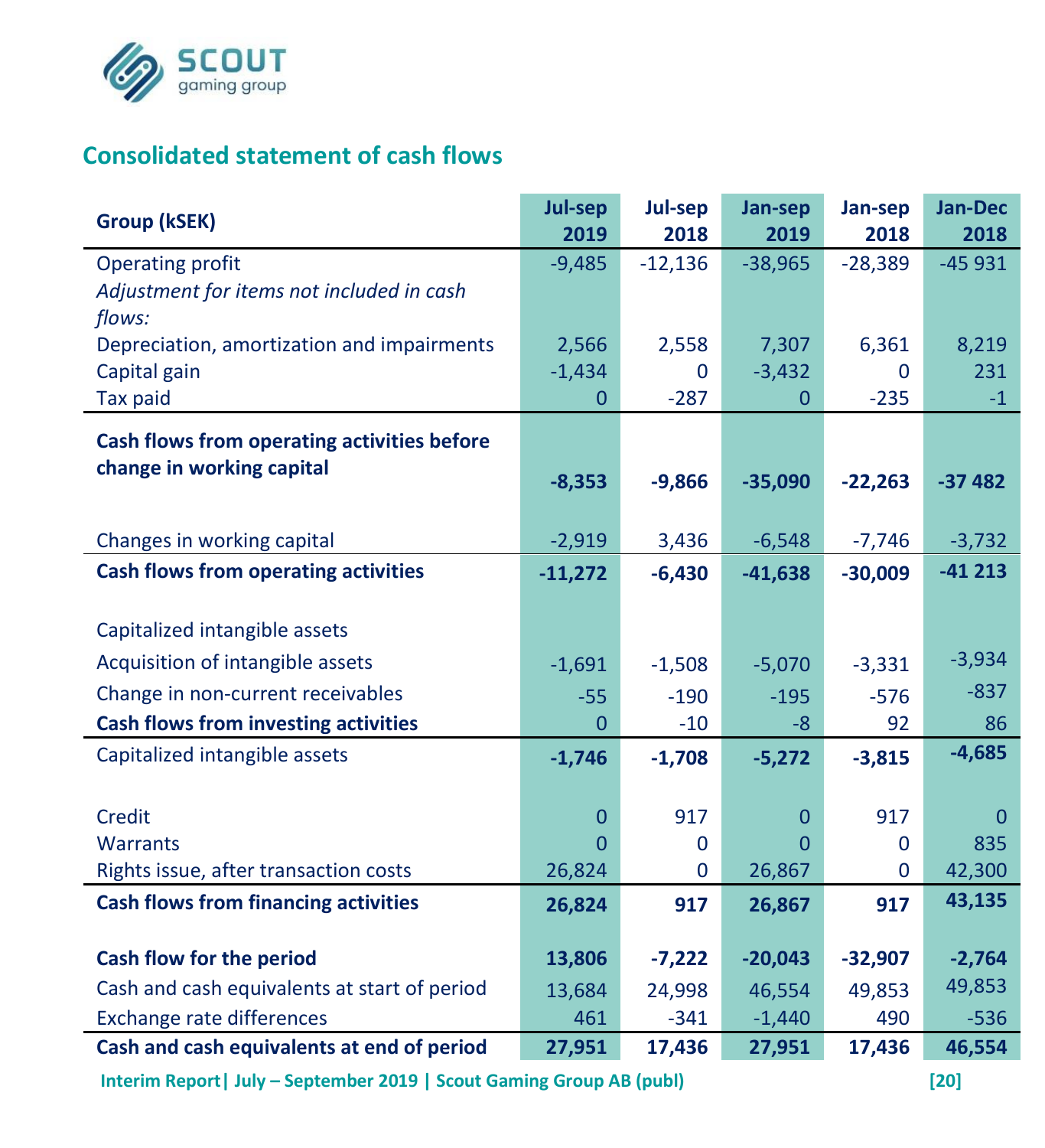

## **Condensed Parent Company income statement**

**Scout Gaming Group AB (publ) 559119-1316**

| <b>Parent Company income</b><br>statement (kSEK)                            | Jul-sep<br>2019    | Jul-sep<br>2018      | Jan-sep<br>2019      | Jan-sep<br>2018      | Helår<br>2018        |
|-----------------------------------------------------------------------------|--------------------|----------------------|----------------------|----------------------|----------------------|
| <b>Total revenue</b>                                                        | 1,275              | 1,275                | 3,825                | 3,825                | 5,100                |
| Personnel expenses<br>Other external expenses<br>Depreciation, amortization | $-1,026$<br>$-689$ | $-2,668$<br>$-1,682$ | $-7,623$<br>$-3,246$ | $-4,423$<br>$-2,676$ | $-9,462$<br>$-6,127$ |
| and impairment of PPE<br><b>Total expenses</b>                              | $-7$<br>$-1,723$   | $\Omega$<br>$-4.350$ | $-22$<br>$-10,892$   | 0<br>$-7.099$        | $-10$<br>$-15,599$   |
| <b>Operating profit/loss</b>                                                | $-448$             | $-3,075$             | $-7067$              | $-3,274$             | $-10,499$            |
| <b>Financial items</b>                                                      | 1,042              | 194                  | 2,838                | 317                  | 1,714                |
| <b>Profit before tax</b>                                                    | 594                | $-2,881$             | $-4,228$             | $-2,957$             | $-8,785$             |
| <b>Net profit</b>                                                           | 594                | $-2,881$             | $-4,228$             | $-2,957$             | $-8,785$             |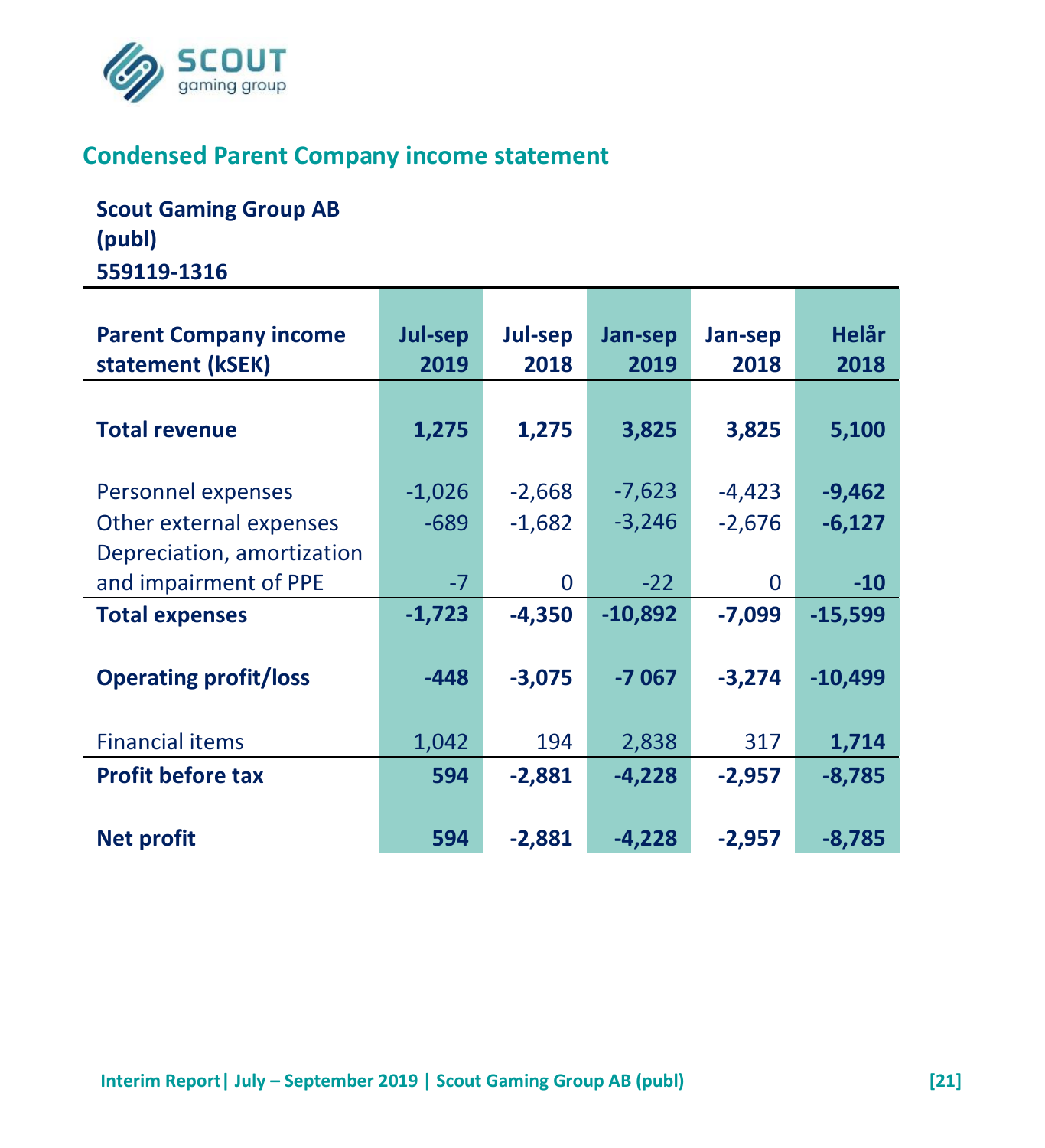

# **Condensed Parent Company balance sheet**

# **Scout Gaming Group AB (publ) 559119-1316**

| <b>Parent company balance sheet (kSEK)</b> | 2019-09-30 | 2018-09-30 | 2018-12-31 |
|--------------------------------------------|------------|------------|------------|
| <b>Assets</b>                              |            |            |            |
|                                            |            |            |            |
|                                            |            |            |            |
| Property, plant and equipment              | 65         | 0          | 140        |
| <b>Financial assets</b>                    | 1,125      | 1,000      | 73,014     |
| <b>Total non-current assets</b>            | 1,189      | 1,000      | 73,154     |
|                                            |            |            |            |
| Group internal receivables                 | 96,203     | 35,347     | 0          |
| <b>Accounts receivable</b>                 | 20         | 0          | O          |
| Other receivables                          | 468        | 274        | 1          |
| Prepaid expenses and accrued               |            |            |            |
| income                                     | 85         | 381        | 319        |
| Cash and cash equivalents                  | 13,880     | 15,252     | 18,234     |
| <b>Total current assets</b>                | 110,654    | 51,254     | 18,554     |
|                                            |            |            |            |
|                                            |            |            |            |
| <b>TOTAL ASSETS</b>                        | 111,843    | 52,254     | 91,708     |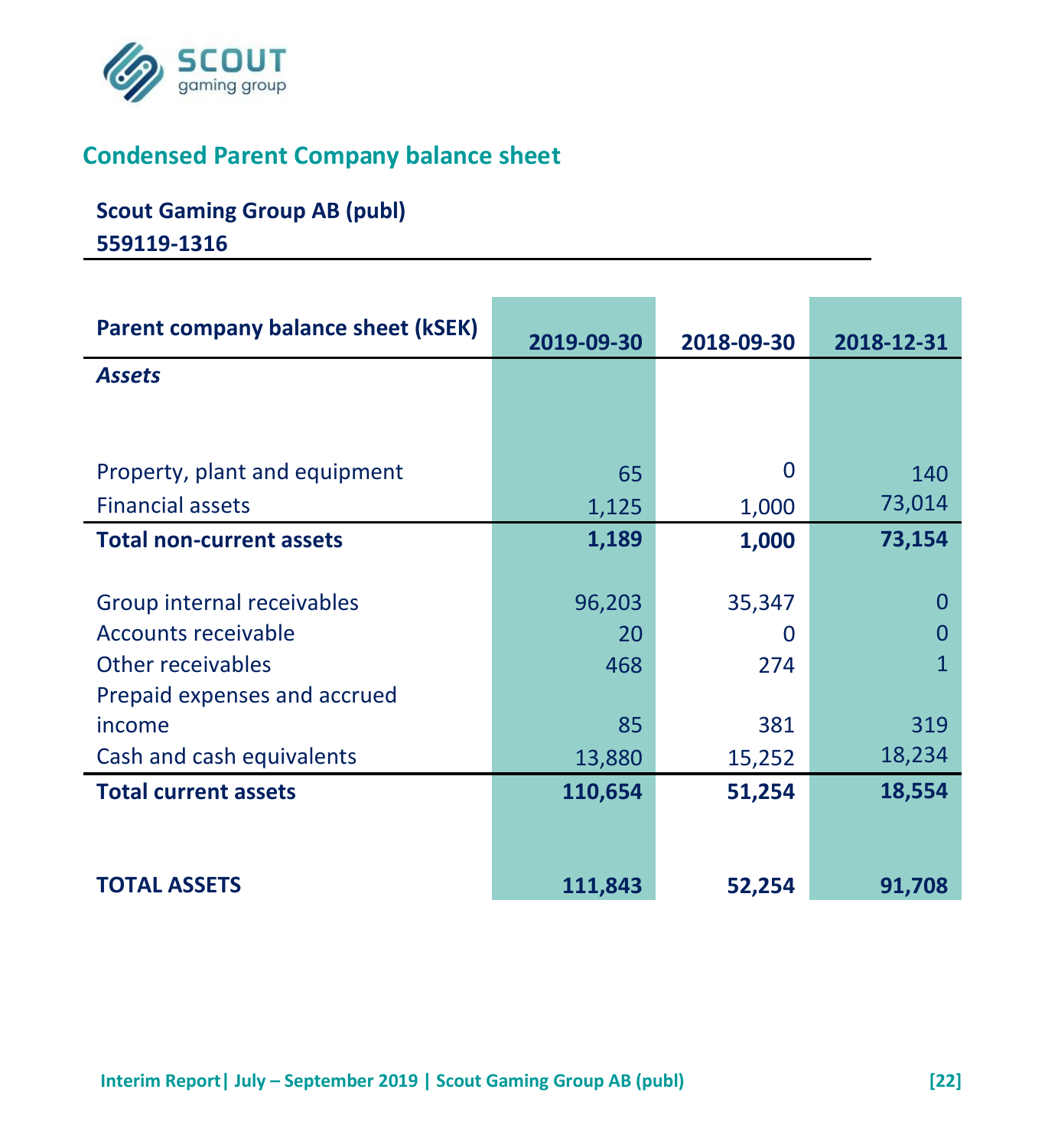

| <b>Equity and liabilities</b>          |           |          |           |
|----------------------------------------|-----------|----------|-----------|
| Share capital                          | 765       | 652      | 699       |
| Other contributed capital              | 129,060   | 59,171   | 102,258   |
| Retained earnings excluding profit for |           |          |           |
| the period                             | $-19,489$ | $-8,911$ | $-15,259$ |
| <b>Total equity</b>                    | 110,336   | 50,912   | 87,698    |
|                                        |           |          |           |
| Accounts payable                       | 248       | 323      | 2,042     |
| <b>Tax liabilities</b>                 | 416       | 93       | 200       |
| Other current liabilities              | 276       | 199      | 244       |
| Accrued expenses and prepaid           |           |          |           |
| incomes                                | 568       | 727      | 1,523     |
| <b>Total current liabilities</b>       | 1507      | 1,342    | 4,009     |
|                                        |           |          |           |
| <b>TOTAL EQUITY AND LIABILITIES</b>    | 111,843   | 52,254   | 91,708    |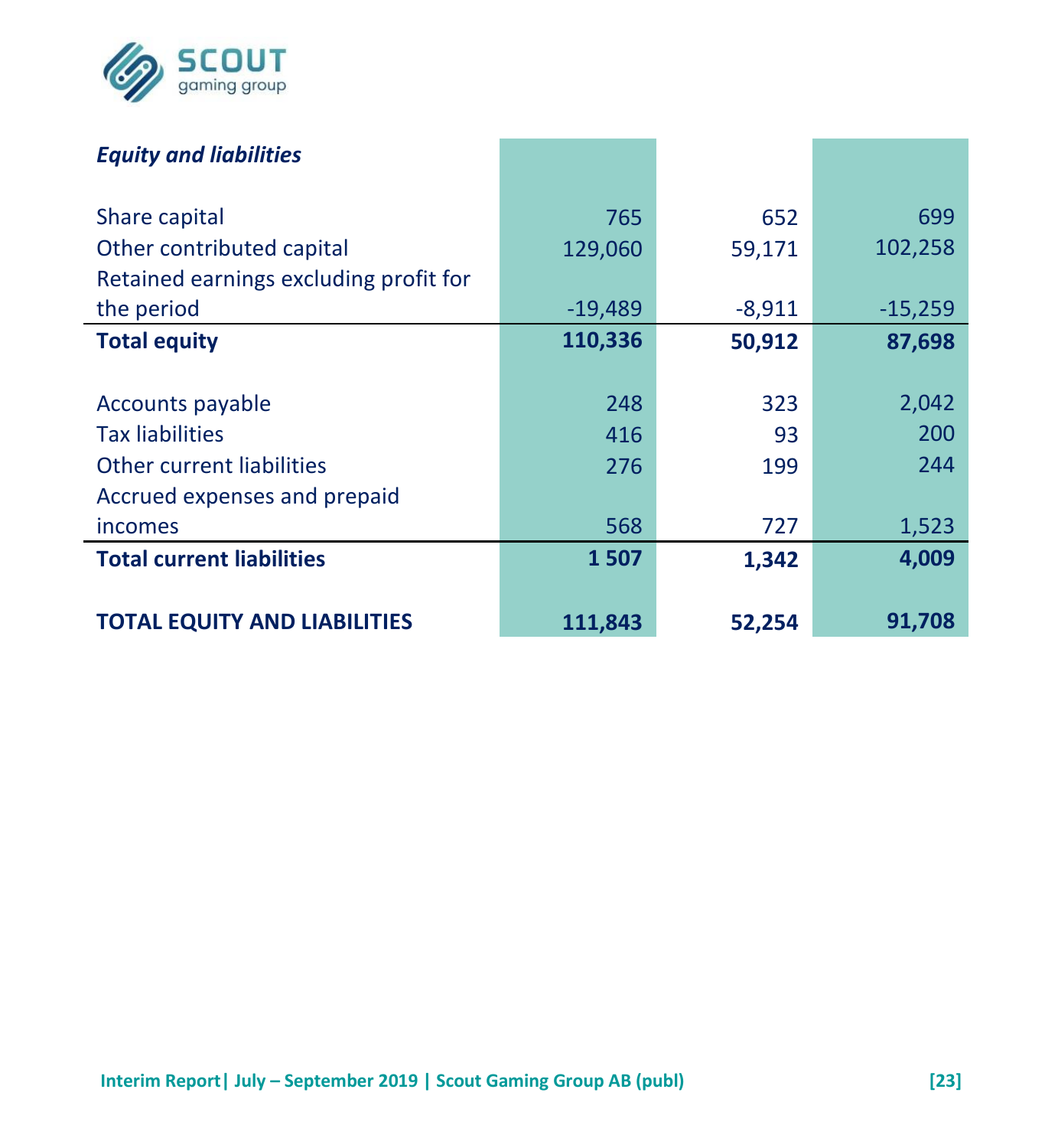

#### **SIGNATURES AND ASSURANCE**

This Interim Report has not been subject to review by the Company's auditor. The Board of Directors and the Chief Executive Officer offer their assurance that this Interim Report gives a true and fair view of the Group's and Parent Company's operations, financial position and results of operations and describes the significant risks and uncertainties facing the Group and Parent Company.

Stockholm, 15 November 2018

| Jörgen Ragnarsson, Board member | Rolf Blom, Chairman             |
|---------------------------------|---------------------------------|
| Atle Sundal, Board member       | Andreas Ternström, CEO          |
| Anders Enochsson, Board member  | Carla Maree Vella, Board member |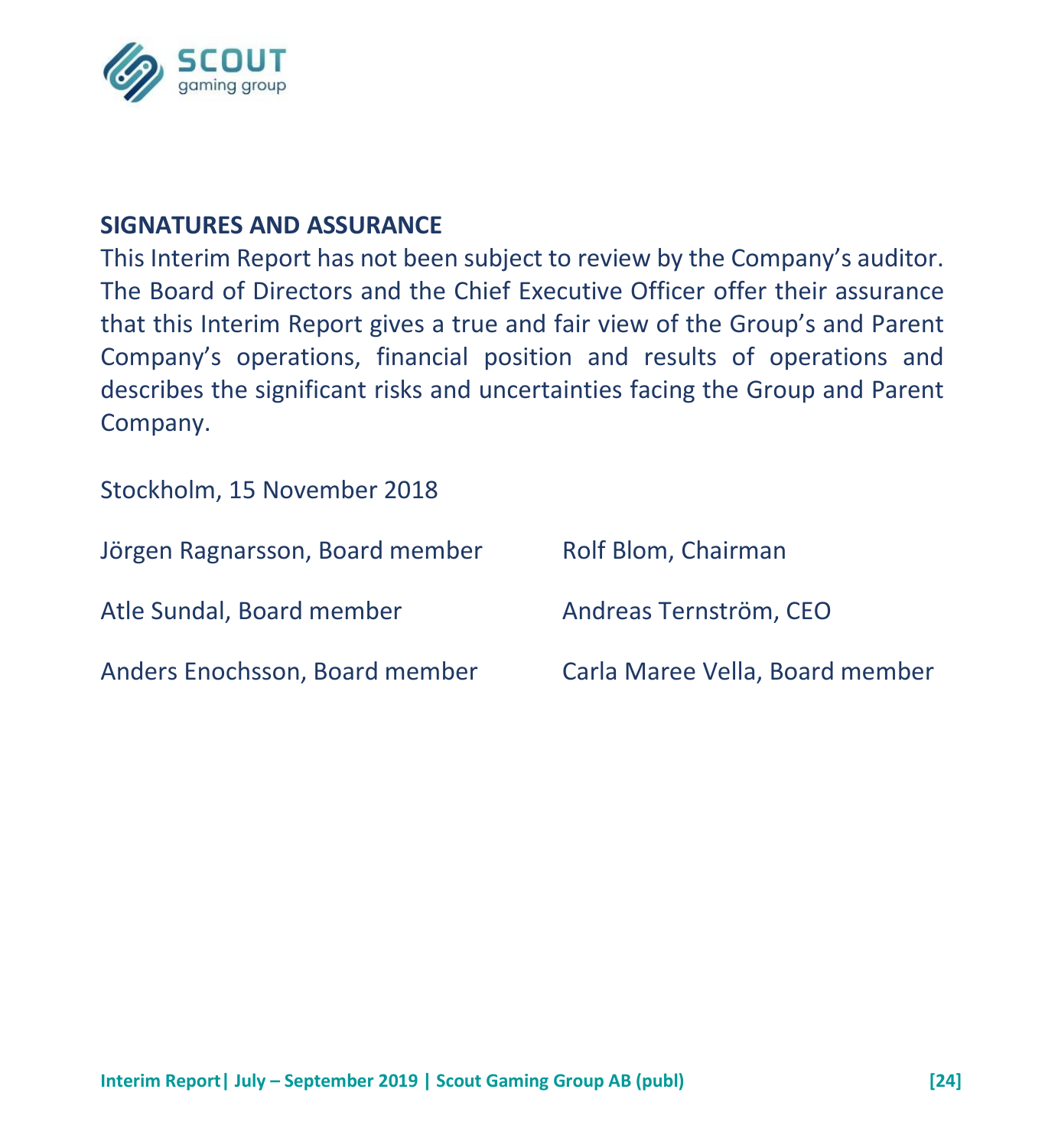

For additional information please contact CFO & IR, Billy Degerfeldt, +46 70 758 16 68, [billy.degerfeldt@scoutgaminggroup.com.](mailto:billy.degerfeldt@scoutgaminggroup.com)

Scout Gaming Group AB (publ) E-mail: ir@scoutgaminggroup.com Kaptensgatan 6. Web: www.scoutgaminggroup.com. 114 57 Stockholm. Corporate identity number: 559119-1316

This year-end Report is information that is mandatory for Scout Gaming Group to make public pursuant to the EU Market Abuse Regulation. The information was submitted for publication, through the agency of the contact person set out above, at 08:00 CET on 15 November 2019.

### **Information about Nasdaq First North Growth Market**

Nasdaq First North Growth Market ("First North") is an alternative marketplace operated by the constituent exchanges of Nasdaq Stockholm. It does not have the same legal status as a regulated marketplace. Companies quoted on First North are subject to First North's rules, rather than the legal requirements set for trading on a regulated marketplace. An investment in a company trading on First North implies higher risk than one in a listed company. Companies must apply to the exchange and gain approval before trading on First North can commence. A Certified Adviser guides the company through the listing process and also ensures that the company continuously satisfies First North's standards. Redeye AB is Scout Gaming's Certified Adviser. Contact details: Certifiedadviser@redeye.se, +46 (0)8 121 576 90.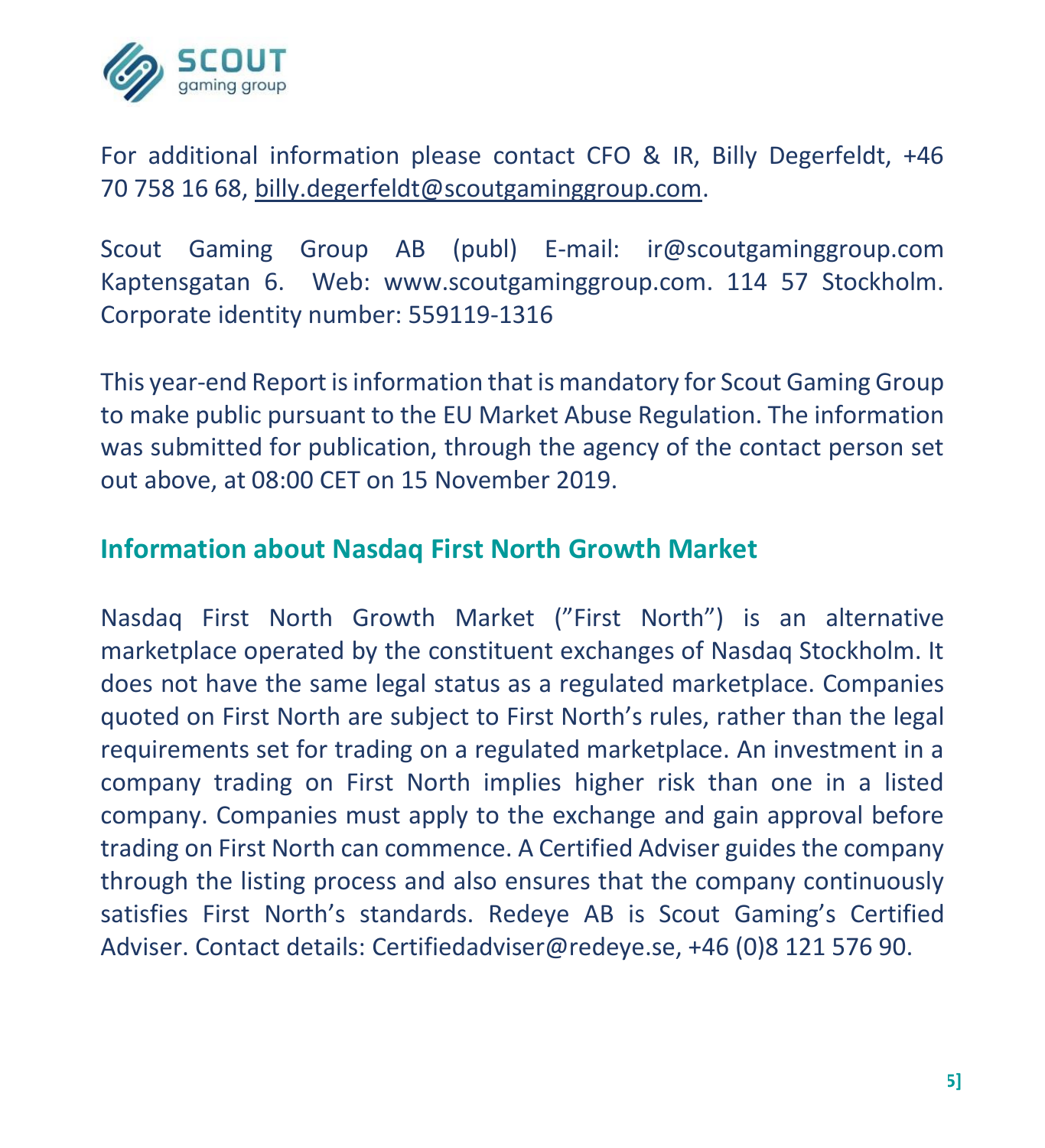

# **Definitions**

Revenue - Revenue for the current period.

Revenue growth - Revenue for the current period through Revenue for the same period last year.

EBITDA - Operating profit before depreciation and amortization.

EBITDA margin - EBITDA as a percentage of Revenue

Operating profit - Consolidated operating profit for the period.

Operating margin - Group operating profit as a percentage of revenue.

Number of shares at the end of the period - The number of shares outstanding at the end of the period.

Average number of shares - Opening number of shares for the period added with outstanding number of shares divided by 2.

Number of employees at the end of the period - Number of employees in the Group at the end of the period, including contract employees in Ukraine.

Earnings per share - Profit after tax divided by the average number of shares during the period.

Equity per share - Equity divided by the number of outstanding shares during the period.